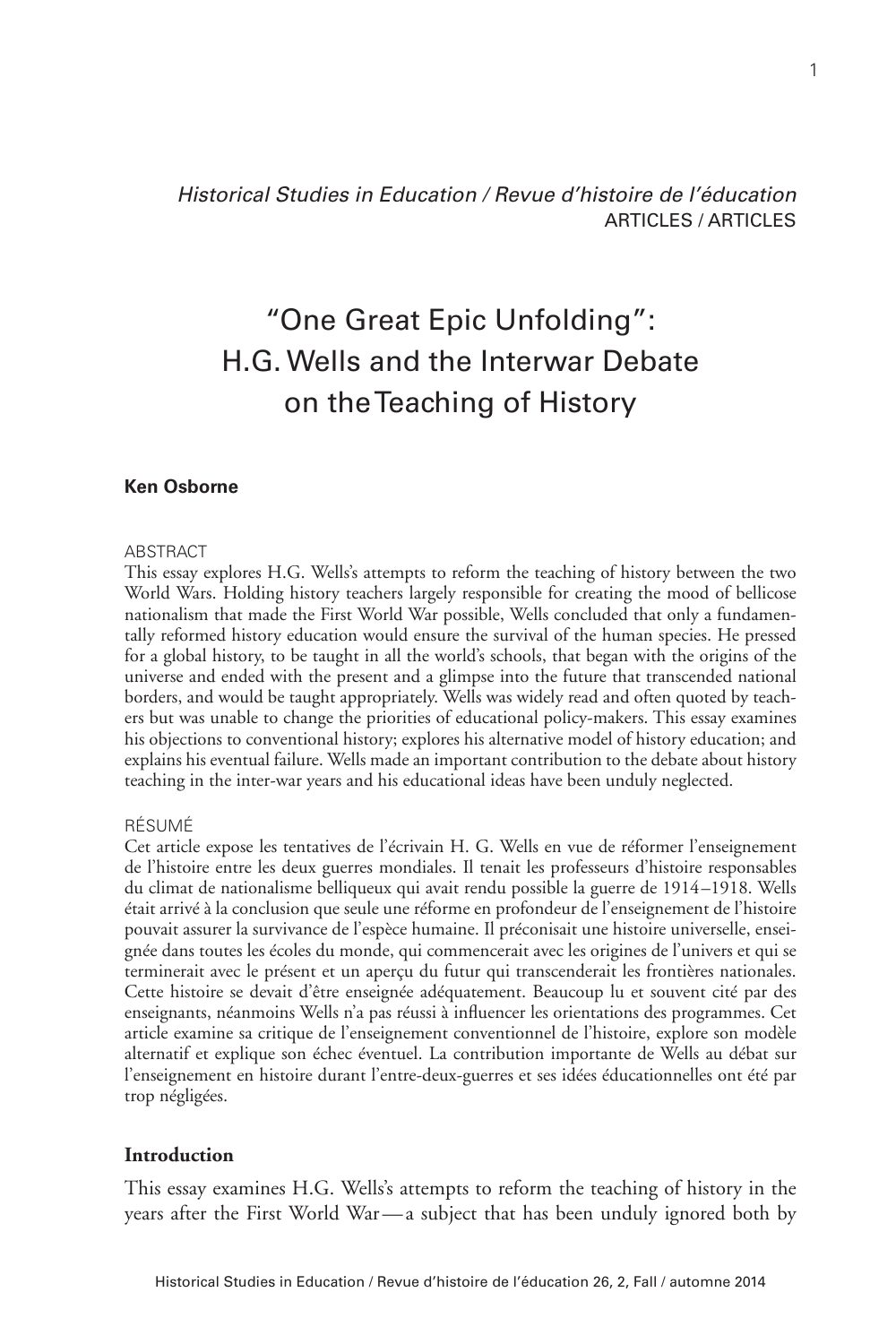Wells scholars and by historians of education. It begins by locating Wells in the debates over history education that followed the ending of the First World War and explores his objections to the history that was taught in the schools of his day while also explaining why he saw history as such a crucially important subject of study. It then outlines his alternative model of history education in terms both of subjectmatter and pedagogy as evidenced by his admiration for a reforming school principal, F.W. Sanderson, to whose school he sent his own children. The essay ends with an assessment of Wells's failure to change the thinking of the educational policy-makers of his day.

Remembered today primarily for his science fiction rather than for his many other novels or his non-stop social commentary, H.G. Wells was also a would-be educational reformer who took a particular interest in the teaching of history. "Upon this matter of the teaching of history," he wrote in 1921, "I am a fanatic. I cannot think of an education as even half done until there has been a fairly sound review of the whole of the known past, from the beginnings of the geologic record up to our own time. Until that is done, the pupil has not been *placed* in the world. He is incapable of understanding his relationship to and his role in the scheme of things. He is whatever else he may have learnt, essentially an ignorant person."1 Viewed in this light, the history taught in schools conspicuously failed to measure up to Wells's standard. Studying what commonly passed as history in schools was so pointless, he maintained, that "If so many of us had not experienced it, few would believe it possible.... It is partly like heavy stale gossip about incredible individuals, partly like trying to get interested in the litigation of an unknown people in a remote country, and partly like watching a university don playing soldiers on his study floor."<sup>2</sup>

Even worse, the history taught in schools was not just a waste of valuable time; it was downright dangerous. As Wells wrote shortly before the beginning of the Second World War, "I believe that the crazy combative patriotism that plainly threatens to destroy civilization today is very largely begotten in … school history lessons." He drew the obvious conclusion: "I think that the less young children have either in or out of school of what has hitherto figured as history, the better…. I suggest that the sooner we get that unpleasant stuff out of schools … the nearer our world will be to a sane outlook upon life."3 What was needed was a truly global history stripped of all national preoccupations, that treated homo sapiens as a whole, that began with the origins of the universe and proceeded up to the present while also stretching into a speculative future, all the while laying bare the "operating causes" (a favourite Wellsian phrase) that shaped the human journey. This kind of history, Wells insisted, would not only light up the classroom, it would change the world.

Today Wells the reformer of history teaching has been largely forgotten, even by educationists. Who now reads his explicitly educational novels, *Joan and Peter* (1918), *The Undying Fire* (1919), *The Camford Visitation* (1937), or his biography of a reform-minded school principal, *The Story of a Great Schoolmaster* (1924), not to mention his *The Outline of History* (1920), *The New Teaching of History* (1921), and the many essays he wrote in the inter-war years addressing educational themes? There is no mention of his work in the profusion of books and articles on the teaching of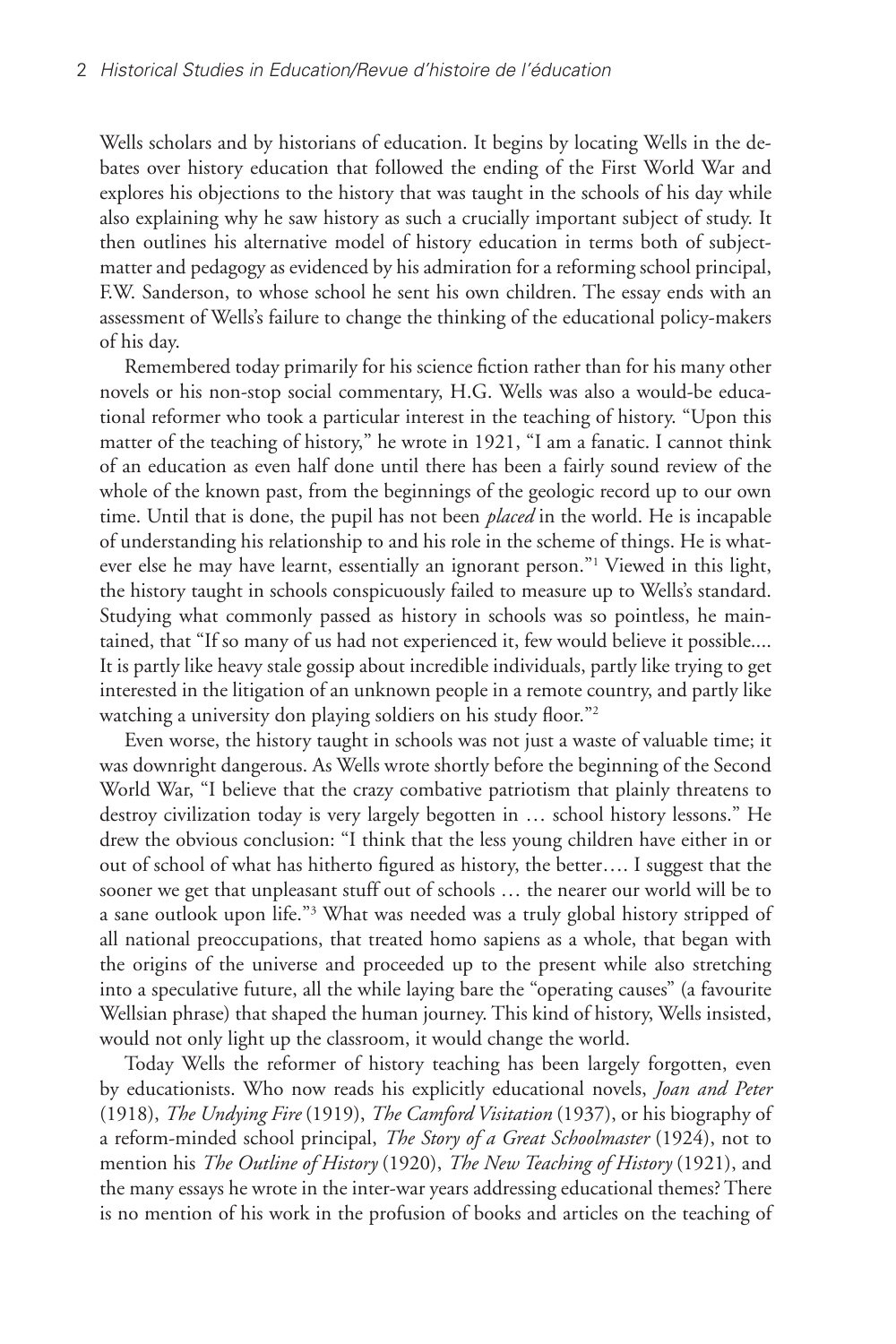history and social studies that have appeared since his death in 1946, or in histories of education more generally. "There was a time," observed the *Times Literary Supplement* of London in 1946, "when Wells spoke more clearly than any other man to the youth of the world."4 That time, however, seems to be long gone.

## **The First World War and the Teaching of History**

It is universally recognized that the First World War was one of the most formative events of the twentieth century—"the seminal event of modern times," in the words of the historian David Fromkin.<sup>5</sup> Less well known is the impact of the War on the teaching of history in schools in the 1920's and 1930's. In the 1920's, for example, there was general agreement that the eventual success of the newly created League of Nations would depend in large part on the creation of an internationally-minded and supportive public opinion. Canada's Prime Minister, Sir Robert Borden, spoke for many when he told the Versailles peace conference that the future of the League "would not depend upon the machinery that might be created, but on something behind it, namely public opinion, which would give it the power which steam or electricity gave to the machinery of a factory."6 And the seeds of this public opinion would be planted and nurtured in schools, and above all in history classes. In effect, the struggle to abolish war as an instrument of national policy and to create a universal spirit of "moral disarmament" was to begin in the history classroom.

For obvious reasons, once the Great War ended in 1918, all governments ensured that their schools impressed on students the extent of the sacrifice, suffering, and heroism of their armed forces. The curricular problem was to devote adequate classroom attention to the War and to recognize the heroism of the combatants, but without glorifying war as an instrument of national policy. To quote a British teacher, speaking in 1918, "The difficulty of teaching history to young people is particularly great at the present moment, through the efforts of the teacher to foster, animate, and intensify the true sort of patriotism, so magnificently displayed, while at the same time exorcising that false, unreflecting patriotism that can only think in terms of territorial expansion, and that is being fed by ignorant and boastful talk at the present time in some quarters; and this difficulty is linked up with the thought of internationalism."7 Part of the solution to this challenge was to portray the War as the war that would end war, to use a Wellsian phrase that was popular at the time, while also pointing to the League of Nations as the instrument of future peace. However, no government was willing to internationalize its history curriculum to the extent that Wells thought necessary. No government, and for that matter not the League of Nations, endorsed Wells's argument that what was needed was one supranational global history curriculum to be taught in all the world's schools alike. With the partial exception of those countries whose national ambitions were thwarted by the peace treaties and who felt unfairly treated by the League of Nations, schools for the most taught about the War in a pro-peace spirit, acknowledging the sacrifice of their citizens, but describing war itself as suicidally outmoded in an age when the world was becoming ever more interdependent and where military weapons were becoming ever more destructive.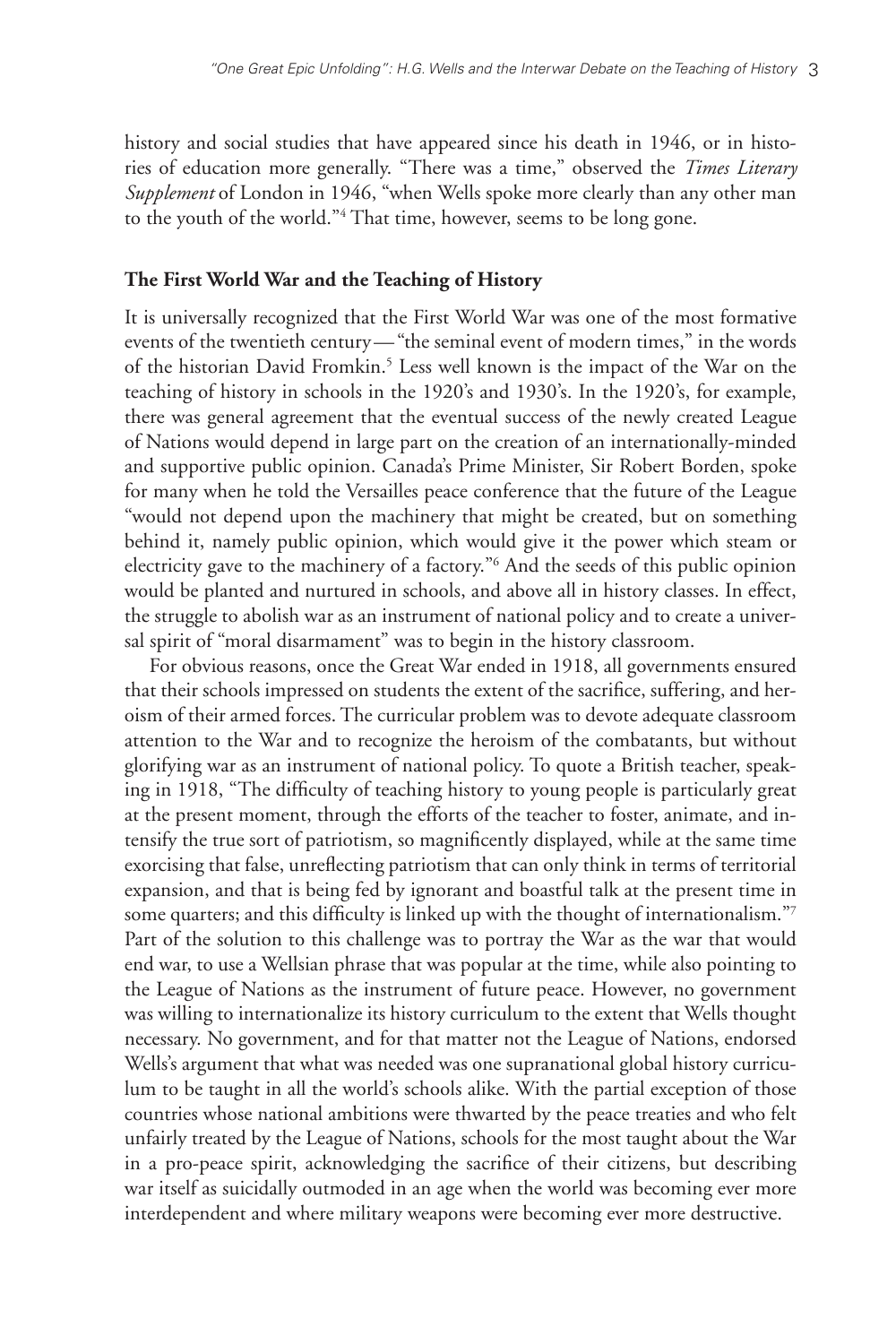For many educationists the most compelling educational lesson of the War was the importance of a spirit of "service," both to one's nation and to one's fellowcitizens. This alone could justify the enormous losses of the War and the goal was to ensure that this spirit of service was not lost in the pursuit of peace-time pleasures. Seeking to bring coherence to a fragmented school curriculum while also giving the War some higher purpose, a British educationist insisted that "We can be content with nothing less than the word Service … and our ideal will be expressed as the Personal and Collective Service of the Commonweal."8 Expressing a similar sentiment, the Canadian novelist and wartime military chaplain, Charles Gordon (aka Ralph Connor) observed in 1919, "I believe that here lies the solution of many of our present problems, that we should try to insert into our common everyday affairs that marvelous thing that held our men together on the front line—comradeship."9 For those in power an added advantage of this concept of service and comradeship was that it might also serve to create a barrier against the post-war upsurge of radical labour and socialist activity that in some forms took its inspiration from the 1917 Bolshevik Revolution and in others turned to a longer-standing anti-capitalist tradition. In the words of a 1925 Canadian royal commission, "From the viewpoint of self-preservation alone, society recognizes that the best form of state insurance against anarchy and bolshevism is an efficient system of public education."10 And, appropriately taught, history could serve to inoculate students against any inclination for left-wing politics. Though it lies beyond the scope of this essay, the post-war debate over history teaching featured a steady stream of left-wing opposition to what trades unionists and socialists (who sometimes turned to Wells-style history for inspiration) saw as the pro-capitalist class-bias of history texts and curricula.

Apart from deciding how the War might best be handled in the history classroom, history teachers in the inter-war years found themselves facing a variety of difficult questions. They all agreed that the War had demonstrated the need for students to have an informed understanding of the historical background to current events but there was much less agreement on what this meant in operational terms. How should they respond to those critics who claimed that the emphasis on national, and often nationalist, history in Europe's schools had helped create the climate of opinion that not only made the Great War possible but also turned it into the fight-to-the-death mass slaughter that it quickly became? What should be the proper balance between the teaching of national and of world history? Should history teaching be consciously directed towards the promotion of peace and the elimination of war and, if so, could this be done without turning history into propaganda, no matter how noble the cause? Was history best taught as a stand-alone subject or as part of an interdisciplinary social studies with an emphasis on the issues of the present rather than the achievements of the past? Was a version of social history better suited than a narrative of political events both to engage the interest of students and to prepare them for the responsibilities of citizenship? For that matter, what was, or should be, the connection between the teaching of history and the preparation of the young for citizenship and should that citizenship be defined in national or global terms? And if education for citizenship was the priority did that mean reducing the amount of time spent on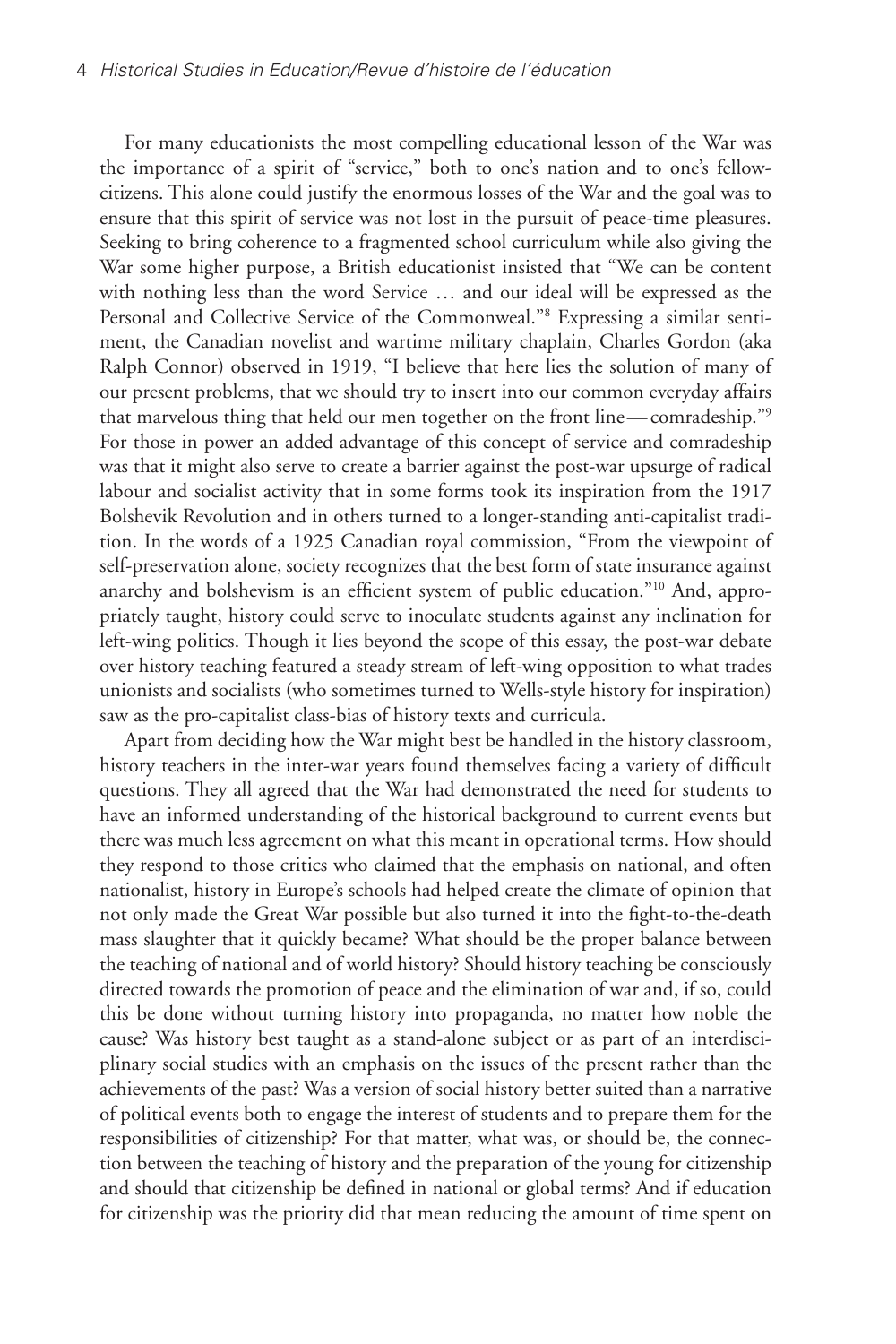ancient and medieval history in order to concentrate on more modern developments? Or was it better to teach history backwards, beginning with current events and then tracing them back in time? If history was to attain the ambitious goals proposed by its advocates, what kinds of teaching methods would be most effective? Whatever the answers to these and other questions, how could they be operationalized in the already overcrowded confines of the school curriculum, in which history was struggling to maintain its place?<sup>11</sup>

None of these questions was new but they were given added salience by the Great War which understandably raised questions of how the history curriculum, and indeed education more generally, should respond to the new conditions of the postwar world and help in the process of post-war reconstruction, a task that was seen as being intellectual and moral as well as physical. As a British educationist observed even while the War was still being fought: "A glance at the havoc caused in Serbia and Belgium, or at the graves of our dear British dead, is followed by the natural thought that we, like our Allies and our enemies, must rebuild; and one of the chief factors (why may not we say the chief factor?) in the process must be education."12 The questions were given added force by the pressure of the League of Nations. With the creation of its International Committee on Intellectual Cooperation in 1922, its Institute for International Intellectual Cooperation in 1924–25, and its Subcommittee of Experts on League of Nations Teaching in 1926, the League of Nations took an active interest in the teaching of history in the schools of its member states. The League regularly asked governments to ensure that students were taught about its work and about international cooperation more generally, that more attention be given to social history, that much less time be spent teaching about war and conflict, that textbooks be scrutinized for undue bellicosity and bias, and that history curricula be organized around the theme of the growth of civilization, a process to which all nations and all classes made a contribution. A variety of international peace organizations made a similar case and regularly pressed history teachers to make the necessary adjustments in their teaching, while teachers' magazines and journals made frequent reference to the League of Nations and often quoted H.G. Wells, with his 1921 dictum that civilization was a race between education and catastrophe being a particular favorite. Thus it was that a prominent British historian, Alfred Zimmern, could note in 1930 that "one happy result of this movement for the teaching of the League of Nations in schools has been to lead to a reconsideration not only of the history programmes, but of the principles on which they are based."<sup>13</sup> Zimmern was overstating the case but he had a point nonetheless: if nothing else, history teachers were aware that their subject was under scrutiny.

It is in this context of post-war debates over the teaching of history that Wells's campaign is best located. It had been almost a truism among Allied educationists during the War that the real enemy was not the German soldier but the German teacher who created the sense of discipline and commitment that they saw as underlying Germany's industrial and military strength. As Britain's Prime Minister Lloyd George put it towards the end of the War, "The most formidable institutions we had to fight in Germany were not the arsenals of Krupp, or the yards in which they turned out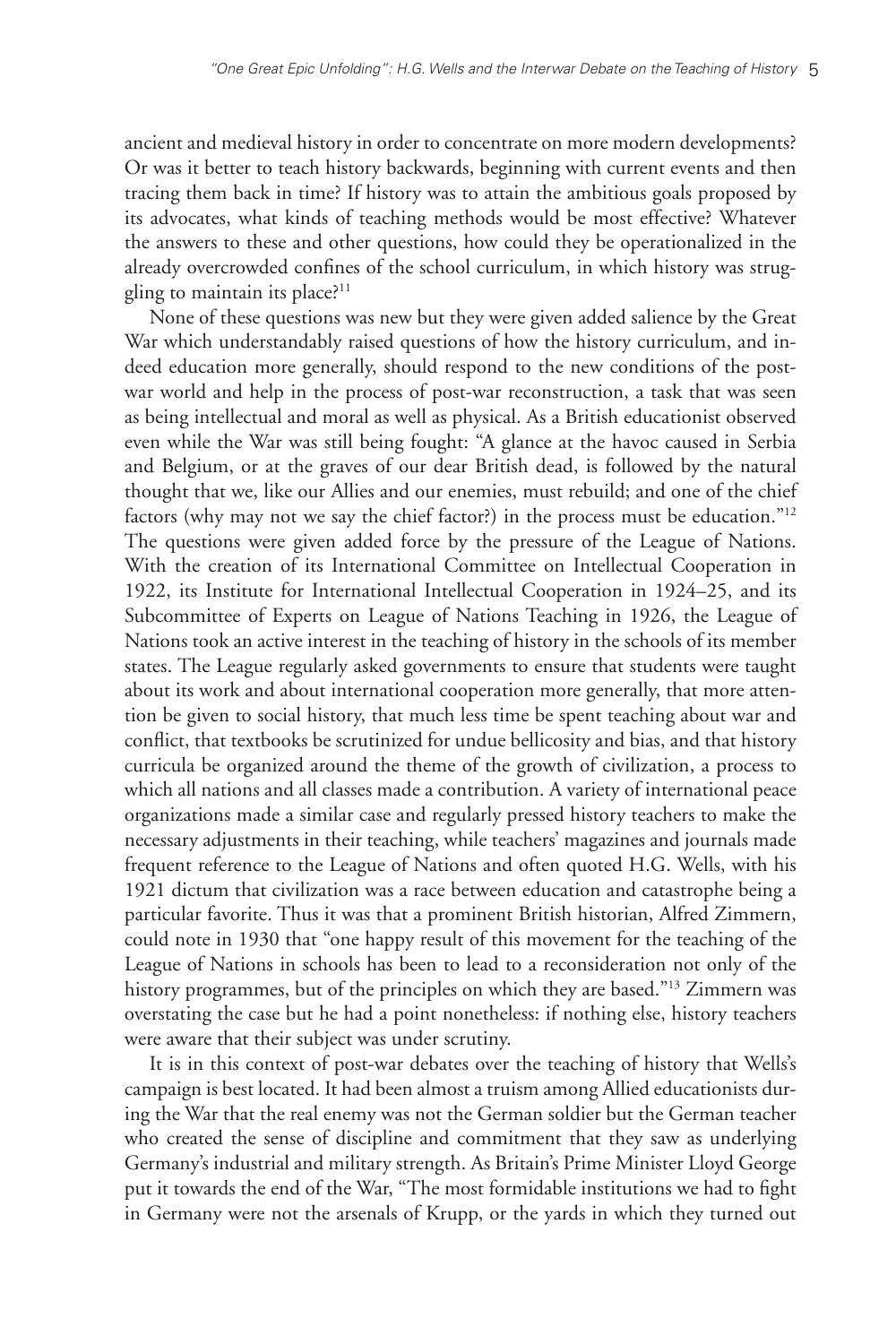submarines, but the schools of Germany. They were our most formidable competitors in business and our most terrible opponents in war."<sup>14</sup> It was a claim that raised an obvious question: if education was so effective as an instrument of war, why could it not similarly be used as an instrument of peace? To quote a British history teacher, speaking of his subject before an audience of colleagues considering "the effect of the War of the teaching of history," in 1918: "If, when wrongly taught, as in Germany, it could have such an admittedly evil effect, they could rest assured that there was a glorious heritage in store for their children if it could be rightly taught."15 The problem was, of course, to decide just what that right teaching should be. For Wells, a radically reformed history education organized along Wellsian lines, was the best, and perhaps the only, way to save humanity from future catastrophe.

#### **Wells as Educationist**

Trained as a science teacher, Wells took an interest in education from the beginnings of his public career in the 1890s. As he wrote in 1903, "Scolding the schoolmaster, gibing at the schoolmaster, guying, afflicting and exasperating the schoolmaster in every conceivable way, is an amusement so entirely congenial to my temperament that I do not for one moment propose to abandon it."16 However, it was the First World War that led him to single out the teaching of history as a matter of particular urgency. Always the rationalist, before 1914 he assumed that Europe's statesmen were too intelligent ever to resort to war and when, after 1914, he looked to historians for an explanation of what had gone wrong he discovered that they had nothing useful to tell him: "I did not know—and nobody else seemed to know—history in such a fashion as to be able to explain how the Great War came about or what ought to come out of it."17 When people looked to the history they had been taught in school they found only "an uninspiring and partially forgotten list of kings and presidents" all wrapped up in "nationalist blinkers, ignoring every country but their own and now they were turned out into a blaze."18 For their part, professional historians were unwilling, indeed unable, to venture beyond their narrow specialisms. In these circumstances, said Wells, he had little choice but to set about writing the new universal history that he saw as so urgently needed, primarily to shape public opinion but also to "demonstrate that there was some other method possible in history than that of sheer indiscriminate aggregation" of facts.19 The result was the publication in 1919–20 of his best-selling *The Outline of History*, setting out his vision of a new kind of history that embraced the totality of the human experience from its distant beginnings to the present: "Its background is unfathomable mystery, the riddle of the stars, the measurelessness of space and time. There appears life struggling towards consciousness … through millions of years … until it reaches the tragic confusions and perplexities of the world of to-day, so full of fear and yet so full of promise and opportunity" and always conveying the message: 'This is our inheritance.'20

Wells concluded that the War was only in part the result of diplomatic miscalculations and military mistakes; equally, and perhaps more, influential were habits of mind that were rooted in the past, reinforced by people's ignorance of the full sweep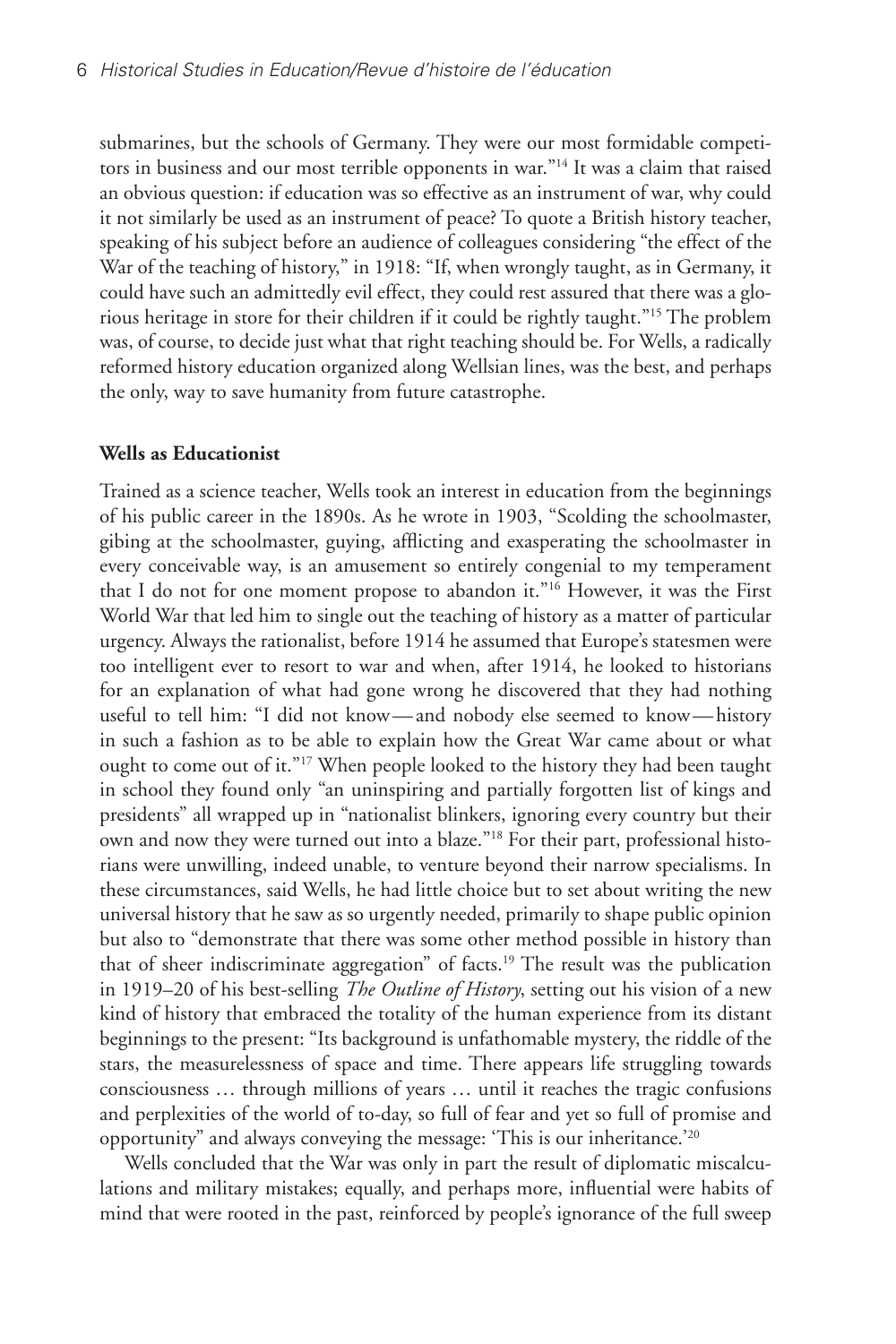of human history going back to the beginnings of life on earth. He began the War as a patriotic champion of the Allied cause though for him the enemy was the German political regime of "Kruppism and Kaiserism" and not the German people as a whole. At the same time, he saw the War as providing an opportunity to build what he saw as a saner world, if only people had the sense to seize it. By 1916, as described in his semi-autobiographical novel *Mr. Britling Sees It Through*, disillusionment had begun to set in and Wells became active in the movement to prevent any future war through the creation of a truly effective League of Nations. By the end of the War he had concluded that it was the "poison called history" taught in the world's schools that was largely at fault. It not only narrowed people's horizons and persuaded them that it was their patriotic duty to kill and if necessary die for their various countries but also failed to provide any key to understanding the present and thus shaping the future.<sup>21</sup> In effect, history teachers were ultimately responsible for the War. Thus, the crucial task was to lay out a new direction for history education. Apart from any moral considerations, modern weaponry had made war too destructive to serve as a rational instrument of national policy and, to use a phrase first coined by Wells, the Great War must somehow be the war that would end war.<sup>22</sup>

For the most part, Wells by-passed the professional educationists' debates which he saw as unduly preoccupied with the details of pedagogy and he came to mock his "pathetic disposition throughout a large part of his life to follow schoolmasters about and ask them to be more so, but different" (though, referring to his early days as a school-teacher, he also noted that he was "so much an educator that quite early he found it imperative to abandon school-mastership.")<sup>23</sup> More fundamentally, he came to see schools, not as an instrument of change, but as "a conservative force in the community … controlled by authority and bound officially as well as practically to respect current fears and prejudices."24 In Well's 1891 novel, *The Wonderful Visit,* the "philosophical tramp" explained the purpose of a village school to a visiting angel: "They take 'em young into that school, and they says to them 'come in 'ere and we'll improve your minds,' they says, and in the little kiddies go as good as gold. And they begins shovin' it into them. Bit by bit and 'ard and dry, shovin' out the nice juicy brains. Dates and lists and things. Out they comes, no brains in their 'eads, and wound up nice and tight, ready to touch their 'ats to anyone who looks at them." Teachers, said the tramp, were like taxidermists: "They takes a frog and they cuts his brains out and they shoves a bit of pith in the place of 'em. That's a pithed frog. Well—that there village is full of pithed human beings.... Every one of them 'as 'ad their brains cut out and chunks of rotten touchwood put in the place of it." As for the school, "That's where they piths 'em."25

In these circumstances, Wells decided that the best way to bring about the changes that he saw as so desperately needed was not to work within the school system (though he never gave up trying to persuade teachers of the errors of their ways) but rather to mount a many-sided campaign to mould public opinion and thus reshape schools from the outside: "But though here the government may be helpful, and there dark and hostile, the essential task of men of good-will in all states and countries remains the same, it is an educational task, and its very essence is to bring to the minds of all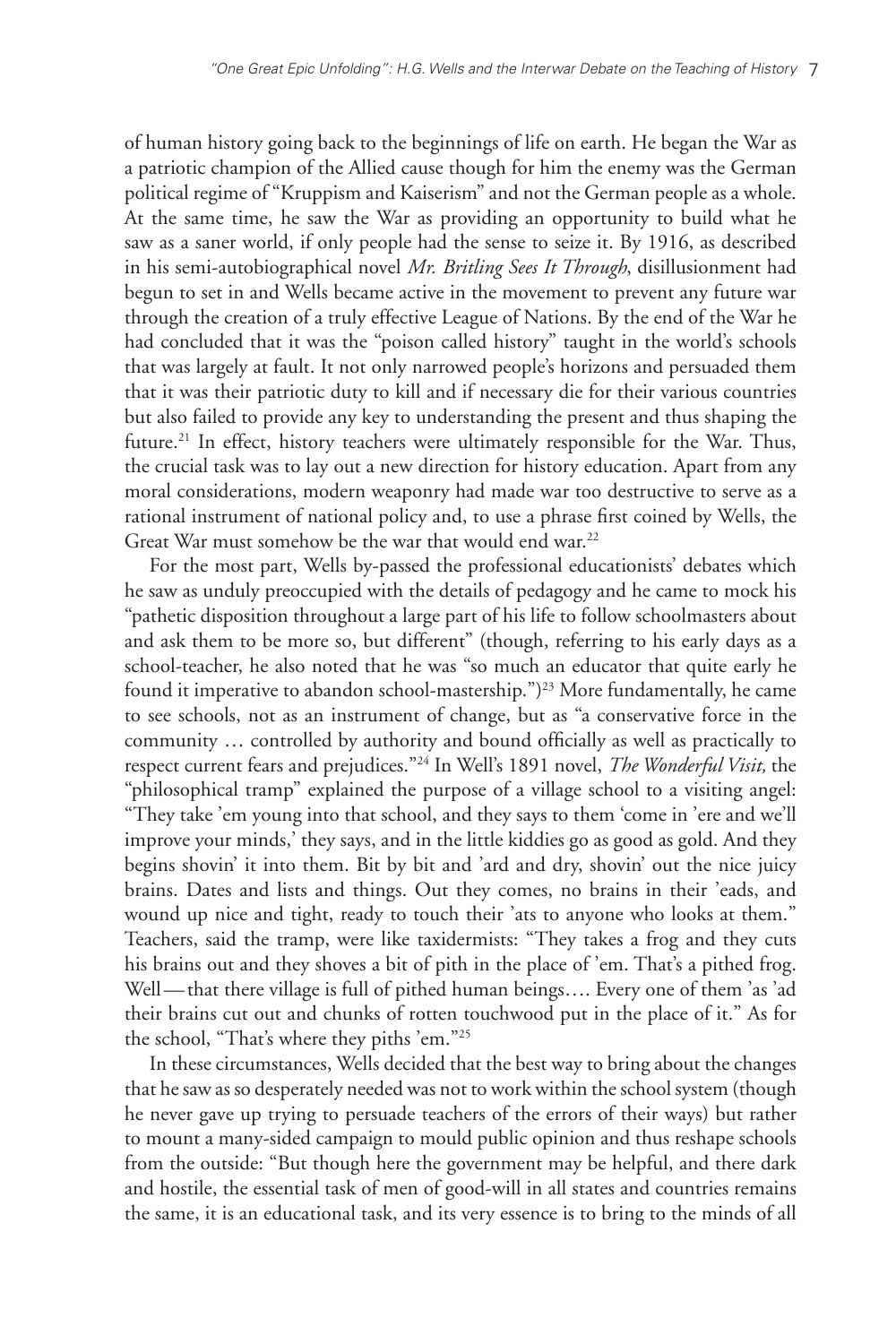men everywhere, as a new basis for world co-operation, *a new telling and interpretation, a common interpretation, of history.*"26 As Wells wrote in 1921, "The teacher, whether mother, priest, or schoolmaster, is the real maker of history; rulers, statesmen and soldiers do but work out the possibilities of co-operation or conflict the teacher creates…."27

According to one recent biographer, Wells's best-selling *The Outline of History* "created a small revolution in the teaching of history."28 This is far too optimistic an assessment, however. Wells certainly hoped the *Outline* would serve as the basis of a reformed history teaching in the world's schools but concluded in 1934 that though "the professional teachers of history" could not stop the public from reading it, they were "much more successful in keeping it out of the schools," where "King and Country and Period still prevail and it is just a matter of luck whether or not an intelligent boy or girl ever comes to the newer rendering of historical fact" embodied in his *Outline.*29 A 1926 American text on the teaching of history used Wells's phrase "the mind of the race" and spoke of history as the history of civilization, which was very much a Wellsian idea. However, it went on to argue that the study of world history must be accompanied by the study of American history, thereby vitiating the force of Wells's insistence that all national history should be scrapped unconditionally and replaced by a truly cosmopolitan history of humanity as one interconnected species.<sup>30</sup> Such was the fate of Wells's educational arguments generally: when they were not simply ignored, dismissed as impractically utopian, or condemned as rigidly doctrinaire, they were domesticated and de-radicalized. Twenty years after the publication of his *The Outline of History* he was still lambasting history teachers for "teaching history in the wrong way and in the wrong spirit" and insisting that "a far more drastic revision of our ideas and methods" was needed than most teachers were disposed to support.<sup>31</sup> According to one commentator, the *Outline* was "virtually ignored by the educational world but widely read by the general public."<sup>32</sup> However, as Wells himself acknowledged, of the more than one million copies of his *Outline of History* that were sold, admittedly in many cases in the form of book-club special offers, only "two or three thousand were ever attentively read." The rest were simply "bought and stored away."33 Describing his 1939 lecture tour in Australia, Wells noted that "Everybody was very nice to me and said I was extremely stimulating, but I did not perceive any evidence of stimulation…. At Canberra they said they found my last paper very stimulating, very stimulating indeed … and then, very hastily, before I could say any more, they began to talk of other things."34

Not surprisingly, Wells's root and branch rejection of national history went too far for national curriculum planners. He favoured a truly global history that transcended national borders; they would go no further than endorsing what one Canadian jurisdiction called a "healthy nationalism and a reasonable internationalism" and so fell far short of what Wells saw as so urgently needed if civilization was to be saved and catastrophe avoided.<sup>35</sup> Aside from requiring history teachers to teach a few lessons on the League of Nations and acknowledging the interdependence (a favorite word of educationists in the inter-war years) of nations in the modern world, no national ministry of education was likely to endorse Wells's scathing indictment of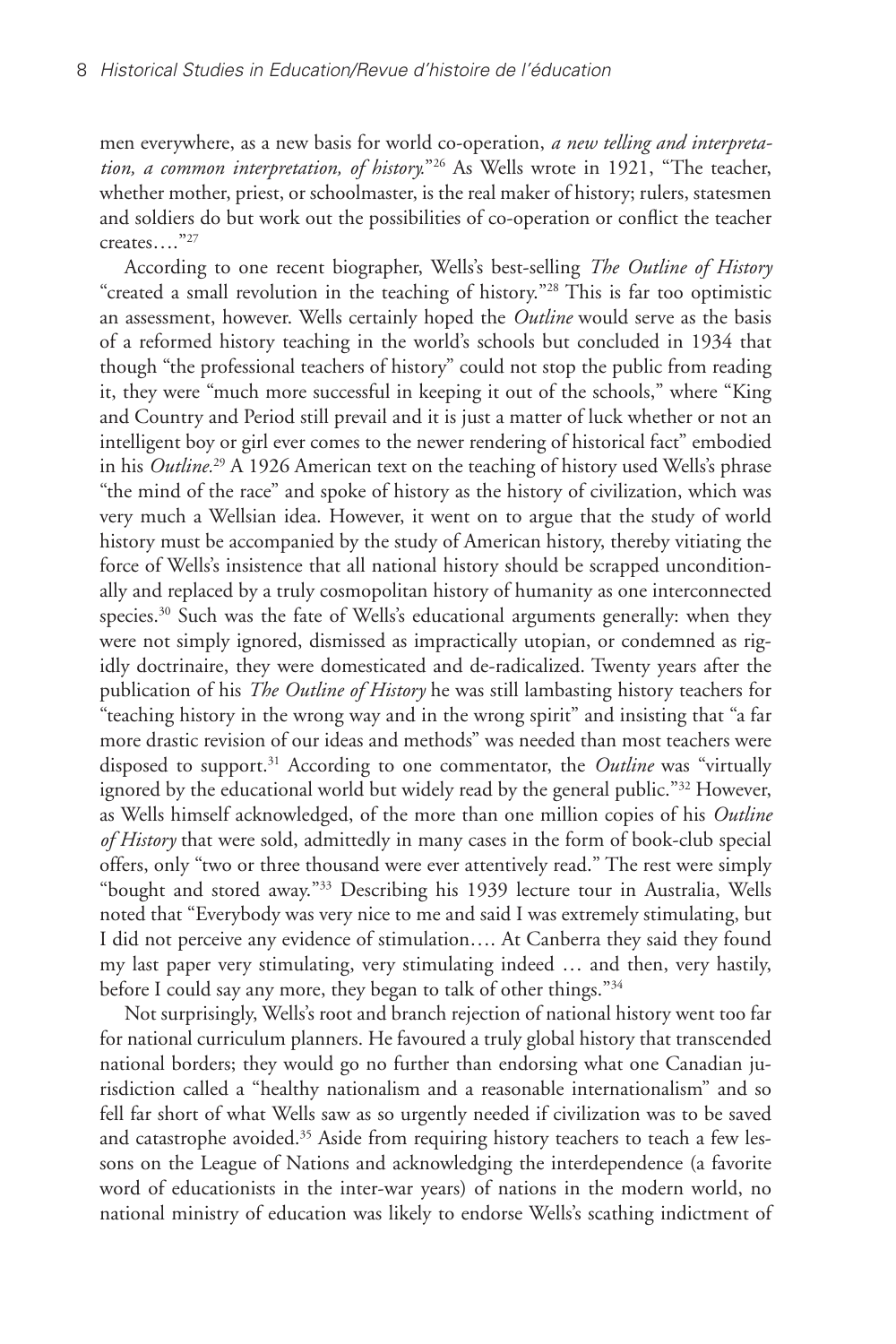nationalism and even patriotism. "To me," he wrote, "they are base, cramping, crippling, unjust, falsifying and altogether mischievous and degrading forms into which human minds are compressed. They produce what may prove to be an impossible jungle of intellectual difficulties on the way to the world state and a rationalized conduct of human affairs."36 Nor was he any more sympathetic to the concept of internationalism which he saw as falling far short of the supranational cosmopolitanism that the world so badly needed. He condemned the League of Nations as merely a "squirming heap of patriotisms" where national governments played old-style power politics under a new name.<sup>37</sup> He also dismissed the League's International Committee on Intellectual Cooperation, which handled the League's educational programmes, as "obscure and ineffective" and sardonically admitted that his critics were right to say that he did not know much about it but only because the Committee had achieved so little that there was "very little to be known."38

For Wells the key to successful reform was to be found neither in anything the League of Nations did nor in the predictably half-hearted efforts of national ministries of education. In his view only teachers, inspired by a Wellsian vision of education and urged on by a supportive public opinion, could bring about the kind of reforms he desired. In Wells's view there were two intertwined explanations for what had caused the First World War and might well produce a second and they both could be traced back to the malign influence of history teachers. They were, first, what he called the "foreign office thinking" or "great power thinking" of the policymakers and, second, the belligerently patriotic enthusiasms that led people to support their governments' policies in times of crisis, no matter how mistakenly self-defeating they proved to be. In both cases, the state of affairs they revealed could be corrected only through a better understanding of history and a new approach to teaching it.

In his dismissal of "foreign office thinking" Wells dissected what he saw as the errors of national policy-makers: "People of this class are caught young before any power of defensive criticism has developed in them and told stories of a series of mythical beings, France, Germany, England, Spain, with such assurance that they become more real than daddy and mummy."39 The result was that national policymakers saw their most important task as the pursuit of the chimera called the national interest. They were governed by the "marshalled misconceptions of the past" and "few so formed ever come round to a sane scepticism about these foolish simplifications."<sup>40</sup> Unfortunately, at least from Wells's point of view, foreign office thinking had a hold on men and women at all levels of society: "Nationalism is the purest artificiality, and is made by the teaching of history and by nothing else; history taught by parents, friends, flags, ceremonies, as well as by the persistent pressure of schools, but mainly in the schools. And by this man-made nationalism the very existence of civilization is threatened."41 To Wells the solution to this state of affairs was obvious: "Once a modernized education has cleared up the human mind in this matter, such widespread delusions will be inconceivable."42 And in this task history teachers had a crucial role to play. Writing to a friend in 1919 he noted that "I feel more & more that we cannot get on much further until people's historical ideas are cleared up."43

It was an obsession that after the First World War was never to leave him. As he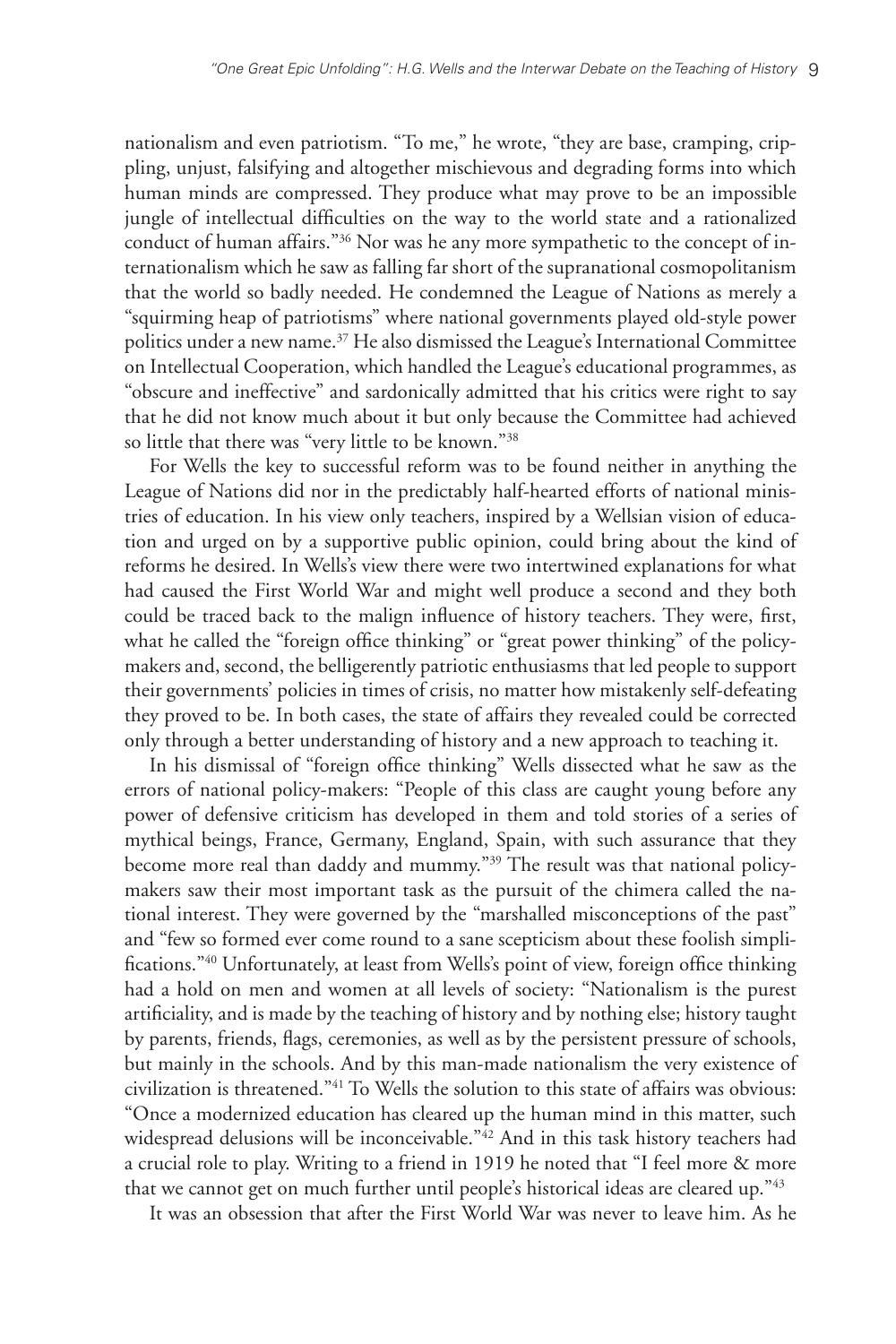wrote in his autobiography, "The idea of doing all I could for the reconstruction of the content of education became so dominant with me that it ruled my intellectual life and shaped my activities for some years…. In some manner the new education had to be got into the education office and the syllabuses of the schools, and since noone else seemed to be doing it, I felt under an obligation to try, however ineffectively, to do something about it myself."<sup>44</sup> Above all, this meant transforming the teaching of history: "For the new times there was needed a new teaching of history, the history of man's rise and achievement as one story; history could be treated no longer as a national rather than as a universal subject…."45 He claimed no originality in making this argument, observing that the American pioneers of the "new history" of the early 1900s, James Harvey Robinson and James Breasted, two of the few professional historians for whom he had any respect (a third was the University of London's Eileen Power), had been there before him, and acknowledging his debt to Winwood Reade's *The Martyrdom of Man,* a favourite of free-thinkers and rationalists that had first appeared in 1872.46

A committed Darwinian, Wells saw the message of history and the message of nature as one and the same, adapt or die: "Mental and moral adaptation is lagging dreadfully behind the change in our conditions. A great and menacing gulf opens which only an immense expansion of teaching and instruction can fill."<sup>47</sup> The problem with patriotism and nationalism was that they were mal-adapted to the changed environment in which, thanks largely to the new technologies of transportation and communication, together with increasingly supranational patterns of trade and investment and ever more destructive weaponry, national obsessions were becoming increasingly irrelevant. What made this especially frustrating for Wells was that men and women seemed to have lost the supreme adaptability that they had demonstrated throughout their history. In Wells's satirical critique of British universities the extraterrestrial visitor tells Camford's "Professsor of Latent History" that he had been following earth's progress for millions of years: "Always so far your interesting little species has met almost every challenge Nature has given it. Its adaptabilities have been enormous. But now. It seems to be trying to sit down just when it ought to be learning and adapting harder than ever. What is the matter? Are those bony little skulls of yours getting too tight? Full up? Pot bound?"48

Wells's answer to this question was that people failed to understand their own history. Until they did, further advance was impossible. "I have never thought, much less have I asserted," he wrote in 1940, "that progress was inevitable, though numerous people chose to fancy that about me. I have always maintained that by strenuous effort mankind *might* defeat the impartial destructiveness of nature. I have always insisted that only by incessant hard-thinking and a better co-ordination of man's immense but dispersed powers of self-sacrifice and heroism was such victory possible."49 And this much needed hard-thinking had to be founded on a new supranational conception of human history. For Wells change was urgently needed, not simply to prevent otherwise inevitable disaster, but to lay the foundation for a new and attainable age of peace and plenty: "There is a hitherto undreamt of fullness, freedom and happiness within reach of our species…. But if mankind fails to apprehend its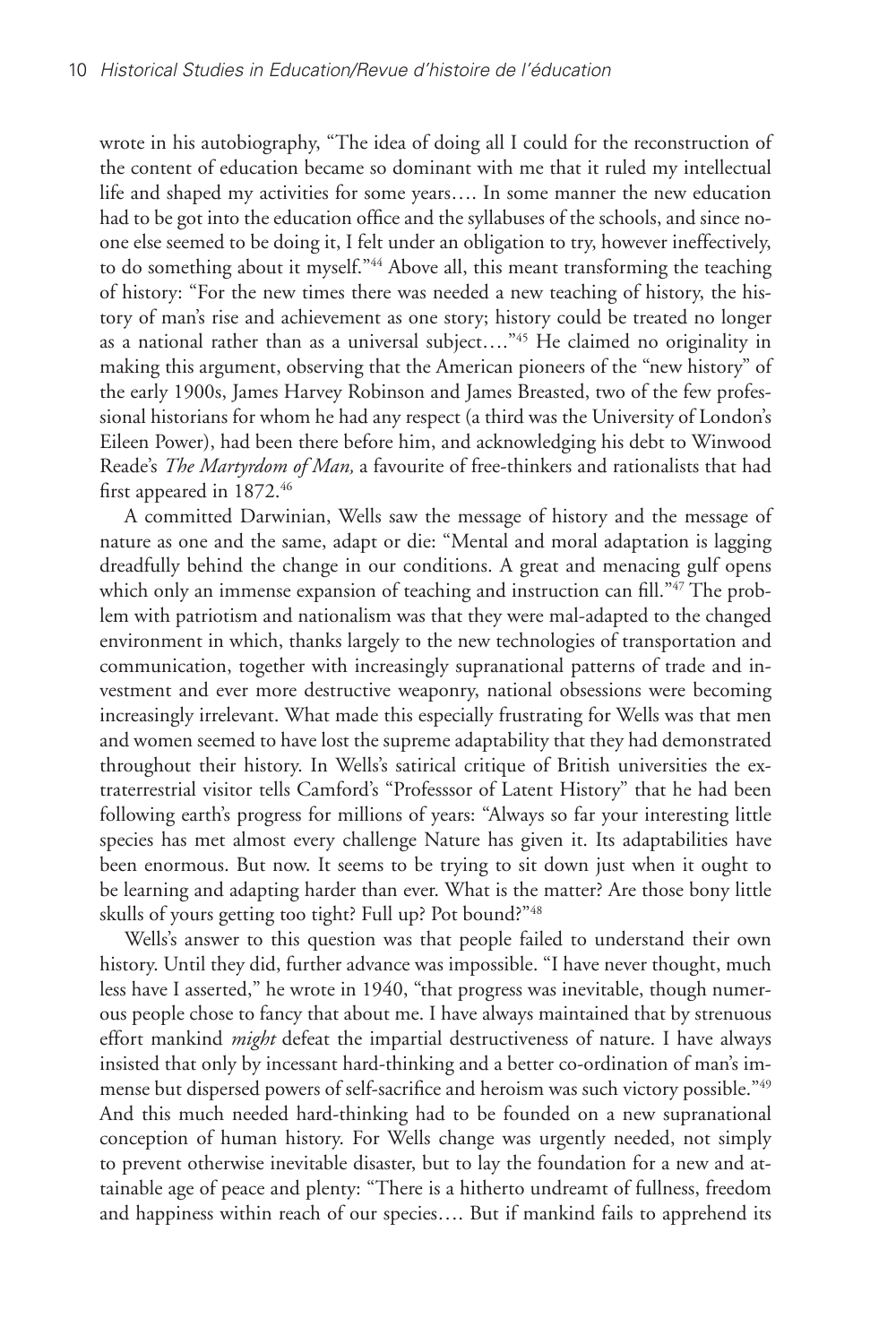opportunity, then division, cruelties, delusions and ultimate destruction lies before our kind."<sup>50</sup> He compared contemporary society to an aeroplane powered by an unreliable engine which was "popping and showing many signs of distress. It may win to an aerodrome and repairs and replacements. Or it may make a very unpleasant forced landing presently with very little hope of immediate recovery."51 And among those necessary repairs and replacements, a reformed history teaching would play a leading role.

This reformed history education must include the story of the development and impact of science and technology as an important part of its narrative. Wells observed in 1942 that "From my very earliest book to the present time I have been reiterating that unless mankind adapted its social and political institutions to the changes invention and discovery were bringing about, mankind would be destroyed."52. The history of coal and iron, to take only one example, made "the little strutting figures of Alexander and Napoleon, and the silly things they said and did, very small indeed to me."53 At the same time, a Wellsian analysis of history showed that "from earliest times man appears in biological history as a nuisance to himself as well as to the rest of living things…."54 Like a modern-day environmentalist, Wells decried the accelerating destruction of the world's forests, the despoliation of farmland, the depletion of mineral resources, and the disappearance of many species of plants and animals, all of which he blamed on governments' pursuit of erroneous conceptions of so-called national interest, bolstered by the suicidal energies of undirected global capitalism. "Quite apart from war," he wrote in 1940, "our planet is being wasted and disorganized. Yet the process goes on without any general control, more monstrously destructive even than the continually enhanced terrors of modern warfare."55 Here again, conventional history teaching had failed. It did "nothing … to awaken the minds of the coming generation to the supreme gravity of this process."<sup>56</sup>

Wells saw only one way out of the crises facing humanity, be they political, technological, or environmental: the creation of a world state based on a new sense of global identity shared by all the world's people and rooted in a supranational historical consciousness that he called "the mind of the race" (meaning the human race as one undivided whole). He made it abundantly clear that he was not speaking of a world state in any conventional sense. Governments were the problem, not the solution. To the extent that education was truly effective, it would make government redundant. As the Utopians told their earthling visitors in Wells's 1923 fantasy, *Men like Gods:* "There is no rule nor government needed by adult Utopians because all the rules and government they need they have had in childhood and youth…. *Our education is our government*."57 In this spirit, Wells denied that the world needed a global Caesar or even a global Buddha or Aristotle: "There will never be a World State, as we apprehend a State. As the new methods get into working order the national governments will vanish, softly and unobtrusively, from the lay-out of the world."58 To make his point, Wells offered the Universal Postal Union as an example of what he had in mind. It did not seek to control people as governments did. It simply met a need and went about its business: "And the only force behind it to keep it working well is the conscious common sense of mankind."59 It is obviously a very superficial analysis that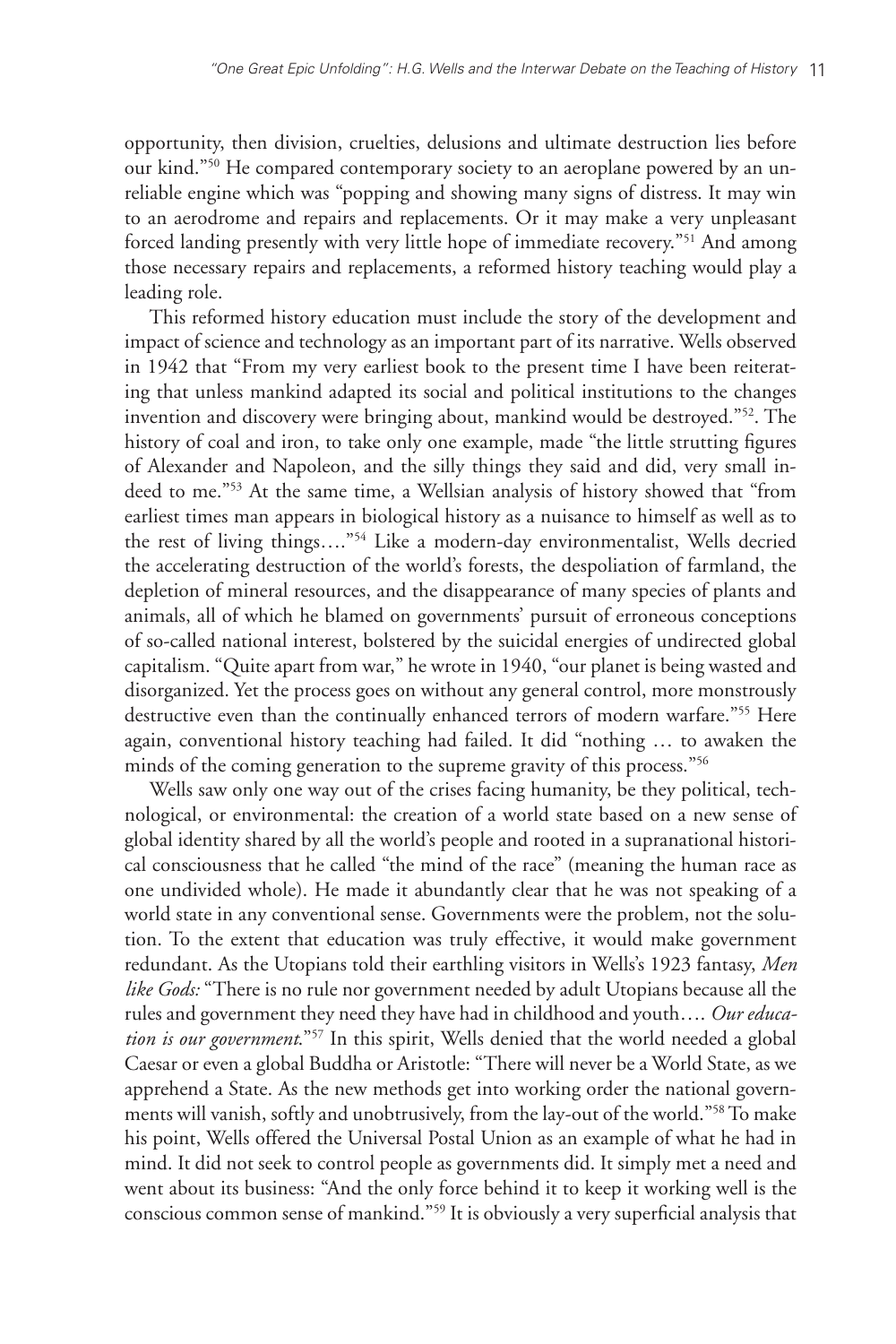ignores the reality that the Postal Union worked only because there were national governments that approved its decisions and ensured that they were implemented. But it illustrates Wells's problem: how to construct a world state that was not in fact a state at all in any conventional sense of the word. The political reality was that the only viable path to a Wellsian world state lay through the tangled thickets of national governments, but, rather than working with them, Wells opted to go around them and so condemned himself to failure. In the words of one contemporary, "He could educate and impel, but could not himself organize, command or direct"—though it would be more accurate to say, not that he could not organize and direct, but that he chose not to.<sup>60</sup>

To make his world state possible, Wells argued, it was more fundamental to effect a transformation in people's thinking than to tinker with merely institutional reforms. Once people saw themselves as members of one interconnected species living on a finite planet, then some kind of world state would automatically follow, not as the result of some revolutionary cataclysm but as a process of evolutionary development, guided by a Wellsian understanding of history: "It will not be set up like a pavilion, but it will grow like a tree."61 All of which brings us back to education. Teachers faced an "immense task … and that is the task of building up a new spirit in the hearts of men and a new dream in their minds, the spirit of fellowship to all men, the dream of a great world released forever from the obsession of warfare and international struggle; a great world of steadily developing unity, in which all races and kinds of men will be free to make their distinctive contributions to the gathering achievements of the race."62

At first glance there might seem to be some similarity between the tenets of anarchism and Wells's vision of an ideal future society free of government but he disavowed any such direct linkage. His 1923 fantasy, *Men like Gods*, described a quasianarchist utopia but Wells did not see anarchism as offering anything that could be of use in the real world of actually existing institutions and habits of mind. He had no time for the violence of the "propaganda of the deed" version of anarchist protest and saw the more philosophical versions of anarchist theory as impossible of attainment. For Wells, philosophical anarchism was an idealized expression of the "constructive" (and distinctively Wellsian) socialism that he himself espoused and that led him, more or less reluctantly, to support the British Labour Party, even running unsuccessfully as Labour candidate for the University of London seat in two parliamentary elections in 1922–23. Viewed in the long term, socialism was "the schoolroom of true and noble Anarchism."63 In the short term, the problem was that the attainment of Anarchist ideals demanded more of people that they could ever achieve, at least until their education was radically reformed. Too many would-be anarchists, Wells wrote in 1907, were "temperamentally adverse to the toil, to the vexatious rebuffs, and insufficiencies, the dusty effort, fatigue, and friction of the practical pursuit of a complex ideal."64

From time to time, but never more than very briefly, Wells considered the creation of a group of elite leaders who would put humanity on a new path. In his *A Modern Utopia* of 1905, consciously following the example of Plato's guardians, he pondered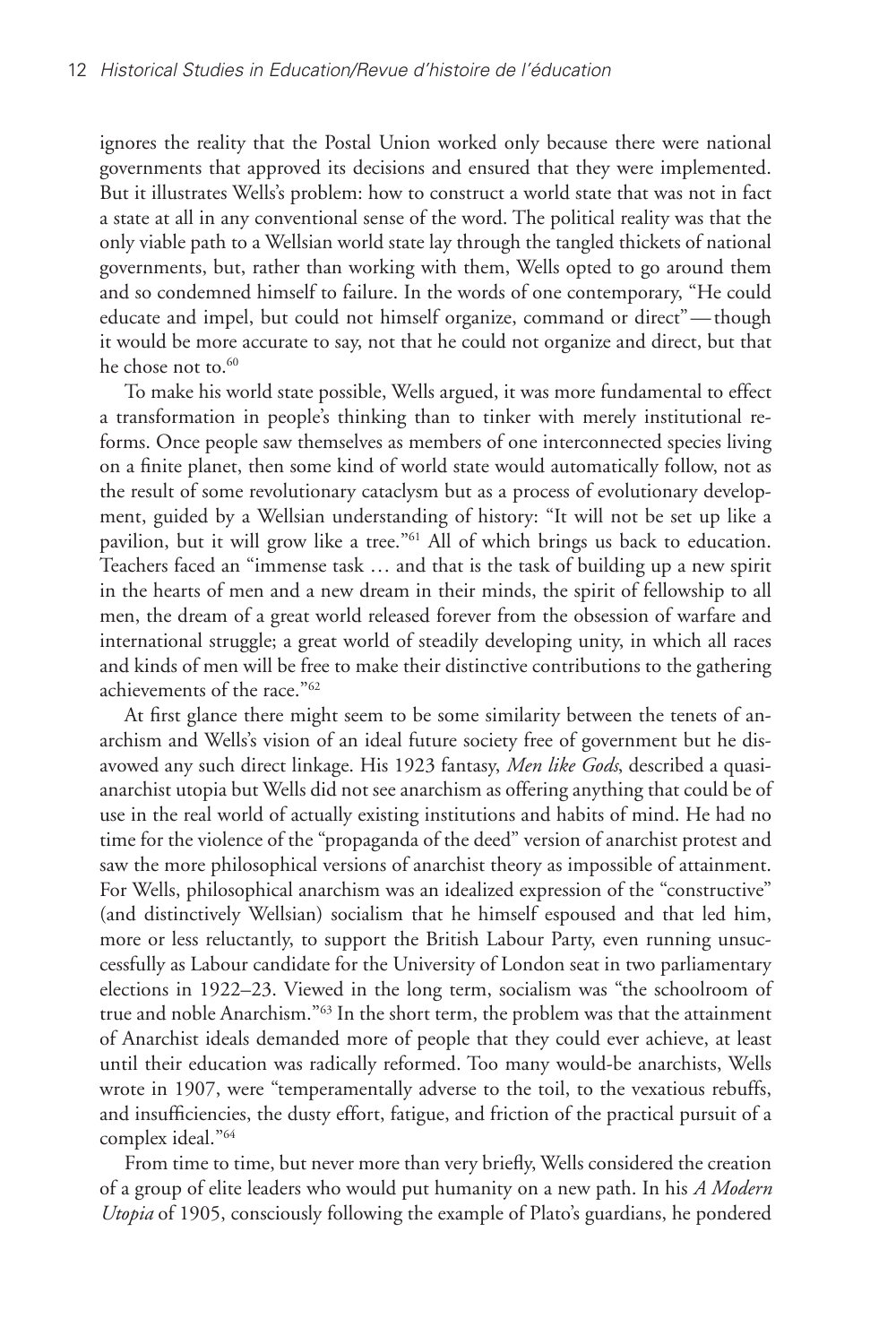the formation of modern "samurai." In the early 1920s he was briefly intrigued by the political vanguardism of Lenin's Bolsheviks and Mussolini's Fascists, though never by their ideologies, which he condemned as historically false and politically abhorrent,. In the 1930's he briefly mused about the possibilities of a liberal fascism. This said, however, he always ended up rejecting any kind of political or ideological dictatorship, writing in 1938 that "We do not want dictators, we do not want oligarchic parties or class rule. We want a widespread world intelligence conscious of itself."65 Wells saw his best hope as the emergence, created by education, of "an informal, unselfish, unauthorized body of workers, a real and conscious apparatus of educational and moral suggestion, held together by a common faith and a common sentiment and shaping the minds and acts and destinies of men."66 By the 1930s this idea had taken more definite shape in the form of the "open conspiracy," a loose aggregation of individuals and groups all driven by the same impulse and shaped by the same education and working informally in their various spheres of life to bring about the global consciousness that alone could prevent disaster, but never taking a single institutionalized form. "With the dreadful examples of Christianity and Communism before us," he warned, "we must insist that the idea of the Open Conspiracy ever becoming a single organization must be dismissed from the mind."67 This open conspiracy would be both the product and the promoter of a Wellsian education, and above all of the reformed history teaching that he saw as so necessary if humanity was to seize the future.

In turning to history to produce the kind of new thinking he saw as so important, Wells distinguished between history as an academic discipline and history as a subject to be taught in schools. There was, he insisted, a basic difference between "study for knowledge," which was legitimately the province of academic historians and researchers, and "the general education of the citizen."68 To ignore this distinction meant that history in schools would be only a boiled down version of history as taught in universities, suitably simplified for school-age children and minimally trained teachers and becoming as a result nothing more than "an affair of dated events, a record of certain wars and battles, and legislative and social matters quite beyond the scope of a child's experience and imagination," so that it became little more than an "arid misuse of memory," saying nothing about the world in which children were growing up, teaching them nothing useful about the past, and failing utterly to prepare them for the future.<sup>69</sup> According to Wells, too many history teachers—even among that small minority who thought about such issues—saw themselves more as historians than as teachers when what was needed was not "historians who teach" but "teachers of history who are teachers whose instrument is history."70 One sees his point but it is not clear why he ignored the seemingly obvious reality that to teach history satisfactorily at any level of education requires that teachers have some understanding of history as a form of disciplined inquiry. Though Wells failed to address the question, disciplinary history and teachable history are not mutually opposed but symbiotic. Nonetheless, he was making a point that sometimes seems at risk of being overlooked in today's concentration on the teaching of historical thinking: history, and especially the history taught in schools, must serve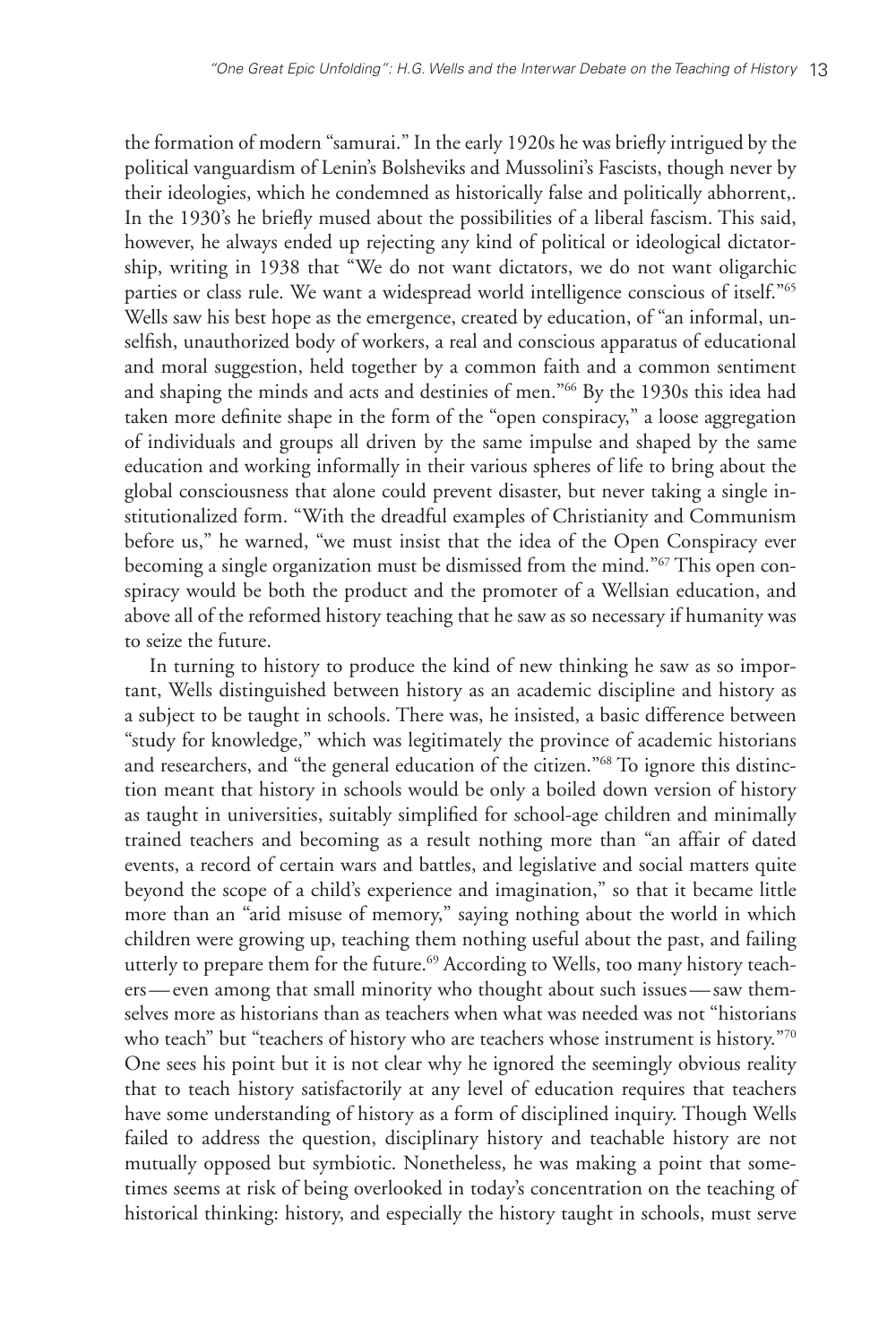some educationally useful, and ethically defensible, purpose that goes beyond the acquisition of purely disciplinary skills and insights.

As Wells saw it, the history teacher's most pressing task was to take students "out of themselves … to make them realize themselves as actors and actresses in a great drama which began long before they were born and which opens out to issues far transcending any personal ends in their interest and importance."71 To achieve this, history teachers needed not a detailed knowledge of some particular historical period or an immersion in the professional skills of the historian but rather an understanding of the whole sweep of history from the very beginnings of the universe to the present day. Without this knowledge, both teachers and students were condemned to helplessness. In the words of the extraterrestrial Visitor to Camford University, "I have seen life clambering out of drifting slime towards consciousness and will. I have watched the ascent of your species to the dawn of understanding and the beginnings of power." But now the Visitor was growing impatient, "For I see plainly that I overrated your intelligence, that you have blundered into knowledge and opportunity, and that you do not know how to grasp your knowledge nor how to realize your opportunities…. You realize neither the dangers nor the possibilities of human life."<sup>72</sup> And without a Wellsian understanding of history, this realization would never become reality.

For Wells human history was only the latest chapter in a continuing evolutionary story, a story of human beings seeking to adapt to and master their environment on the basis of scientific knowledge, rational thought, and cooperative action. The story-line was the replacement of the hierarchical, tradition-bound "community of obedience" by the rational and democratic "community of will." When criticized for imposing a preconceived ideological pattern upon the past, Wells denied the charge and replied: "I set about collecting what is known of life and the world in time and space, and I find the broad outline falls steadily and persistently into a story of life appearing and increasing in range, power, and co-operative unity of activity."73

His reviewers were quick to spot his tone. The American historian, Carl Becker, observed that Wells conveyed "the impression of telling us less about Dame History than about what is 'the trouble' with her; he lectures the perverse old lady, checks up her faults, notes her stupidities, and exposes all her worst blunders as if he took a warm paternal interest in the mending of her ways."74 As a Canadian teacher put it in 1926, "Mr. H.G. Wells is furious with the Greeks and Romans for not inventing printing—they came so near to it and yet missed."75 A British historian accused him of indulging in "the disdain and fury of a berserker" in his condemnations of those individuals and societies in the past who failed to act as he thought they should have acted.76

Such assessments, however, do not do justice to Wells's approach to the past. He certainly pointed to places where history could have taken a turn for the better but failed to do so but he was well aware that it was unhistorical to criticize the people of the past for not entertaining thoughts that could not possibly have occurred to them. In the case of Alexander the Great, for example, he cautioned that before "We ascribe to Alexander or to his father Philip schemes of world policy such as a twentieth century historian-philosopher might approve, we shall do well to consider very carefully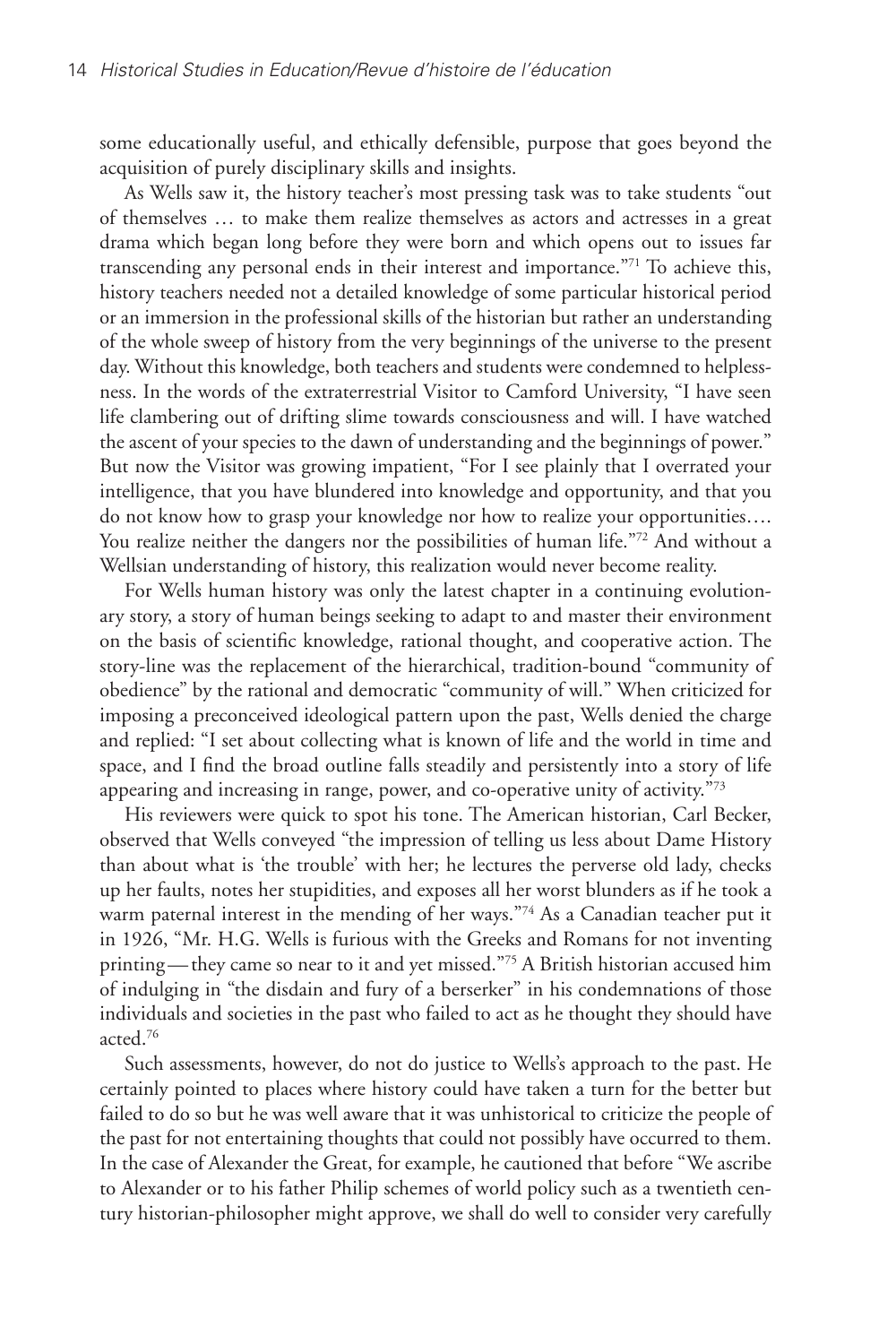the utmost range of knowledge and thought that was possible in those days."77 People then had only a very narrow knowledge of history and geography. The social sciences were a closed book to them and natural science was in its infancy. As a result their outlook on the world was inevitably restricted when viewed by modern standards and it was the historian's task to see the world as they saw it not to chastise them for their short-sightedness.

In passages such as this Wells was demonstrating that history was more a matter of exploring questions than it was of establishing once-for-all answers. Indeed, the early editions of *The Outline of History* contained footnotes describing the objections of his academic advisers to some of the claims he was making (they were dropped from the 1926 and subsequent editions), thereby illustrating the interpretative nature of history. Moreover, Wells incorporated interpretative issues directly into his narrative. In the case of Alexander the Great, for example, he noted that "the opinions men have formed of Alexander himself vary enormously." Scholarly opinion could be divided into two camps. "One type of scholar is fascinated by the youth and splendour of this young man" and took him at his own valuation, excusing his crimes and vices as mere indiscretions, and treating his career as "framed upon a design, a scheme of statesmanship, such as all the wider knowledge and wider ideas of these later times barely suffice to bring into the scope of our understanding." On the other hand, there were those who saw Alexander "only as a wrecker of the slowly maturing possibilities of a free and tranquil Hellenized world."78 And having laid out the options, and stated his opinion, Wells left his readers to make up their own minds.

In short, Wellsian history was not the definitive record of a dead past, but an introduction to a living present and, as such, a matter of continuing debate. He expected his readers to challenge his arguments; what mattered was that they would come to appreciate the importance of history and think deeply about the meaning of the whole of the human past. As he noted in the 1926 edition of *The Outline,* there would never be an outline of history that was not "tendential" and he wrote within "his own limitations and the limitations of his time," while the *Outline* he would most like to read was the edition which might appear in 2026.79

Despite his apparent didacticism, Wells would have been no enemy to the concepts of historical thinking or historical literacy so much emphasized by today's history educators, though he would no doubt have insisted that they must never be treated as ends in themselves. What he wrote of science teaching applied also to history: "Far more important than scientific knowledge is scientific method."80 In fact, in a Wellsian education a key goal of teaching in all subjects was "learning to think," to learn to use language "like a rapier," to learn "the exact and rigid reasoning processes of mathematics … and the methods of the science investigator," and all this, "not for the sake of knowledge but as mental exercise." Discussion of theories and generalizations was more important than "the accumulation of facts." At the same time, however, teachers had to remember that all this was "merely equipment and the sharpening of the human instrument." It was a necessary foundation for the "establishment of a persona which will lead to the service of the race and protect the individual from social mischief, economic offenses, political delusions, frustrations,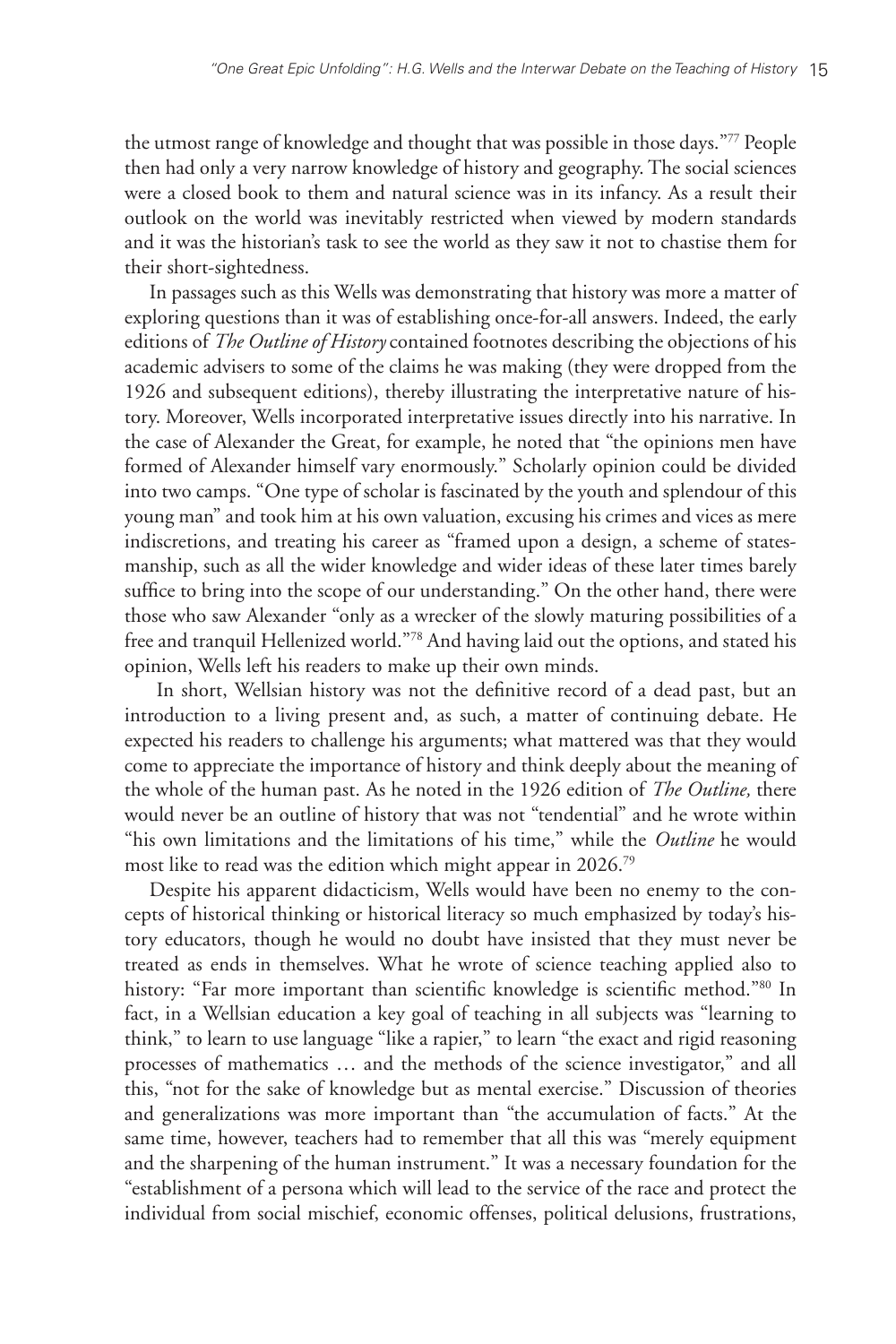disappointments and evil conduct towards others." Thus "a picture of the world" had to be "imposed upon the growing mind. The foundations of its ideology have to be laid." In short, disciplinary skills and competencies were essential but so were knowledge and understanding.

Between the Wars *The Outline of History* became the basis for three short books written by Wellsian disciples and designed for school use but intended only to supplement existing textbooks, not to replace them.<sup>81</sup> Beyond this, Wells hoped that someone, somewhere, would design a sample school syllabus, together with an accompanying examination, so that bit by bit a Wellsian approach to history would replace existing courses of study. Once this happened, he envisaged a wave of teachers and publishers setting themselves to "abstract, improve, paraphrase, plagiarise, and adapt the *Outline* for class use."82 There were undoubtedly history teachers who took inspiration from Wells's work. In the words of one Canadian teacher, writing in 1929: "It is now fairly generally accepted that the teaching of history should tend to inculcate the ideals of world peace…. Therefore, more than ever before, we need a background of world history. A one-year course in World History is not enough."83 However, no ministry of education ever used Wells's ideas as the basis of its history curriculum. The League of Nations education experts, looking for ways to make history curricula more global in scope, occasionally considered Wells's advocacy of a single global history text to be used in all the world's schools alike but always rejected the idea as impractical on both political and educational grounds and, for some, "fundamentally fallacious."84

After the publication of *The Outline of History* Wells turned to the production of two other multi-volume works designed to delineate the "informative content" of school curricula and to summarize in readable form the knowledge that all citizens should possess if they were to play their part in shaping the future: *The Science of Life* (4 vols., 1931) and *The Work, Wealth and Happiness of Mankind* (2 vols., 1931). As these titles indicate, he divided this knowledge into three components: history, science (and especially biology), and what he called human ecology, which was in effect an interdisciplinary social science resting heavily on sociology, psychology, and economics. In his view, "minds resting on that triple foundation will be equipped for the role of world citizens and I do not believe that a world community can be held together in a common understanding except upon such a foundation."85 In the 1930s Wells promoted a plan for a "world encyclopedia" that would make universally available all this knowledge, though this proved to be beyond even his prodigious energy. The encyclopedia was to be a constantly up-dated compendium of knowledge with a permanently endowed staff and organizational apparatus that would set out the Wellsian view of the world and facilitate "the concentration of research and thought and the direction of the general education of mankind."86

During the inter-war years, Wells outlined a number of generalized curriculum schemes, of which the most elaborate appeared in 1937. In it he calculated that a typical school week would contain some thirty hours that could be devoted to specific instructional purposes but that once time had been taken out for physical education, reading, mathematics, a second language, music, and so on, only six hours would be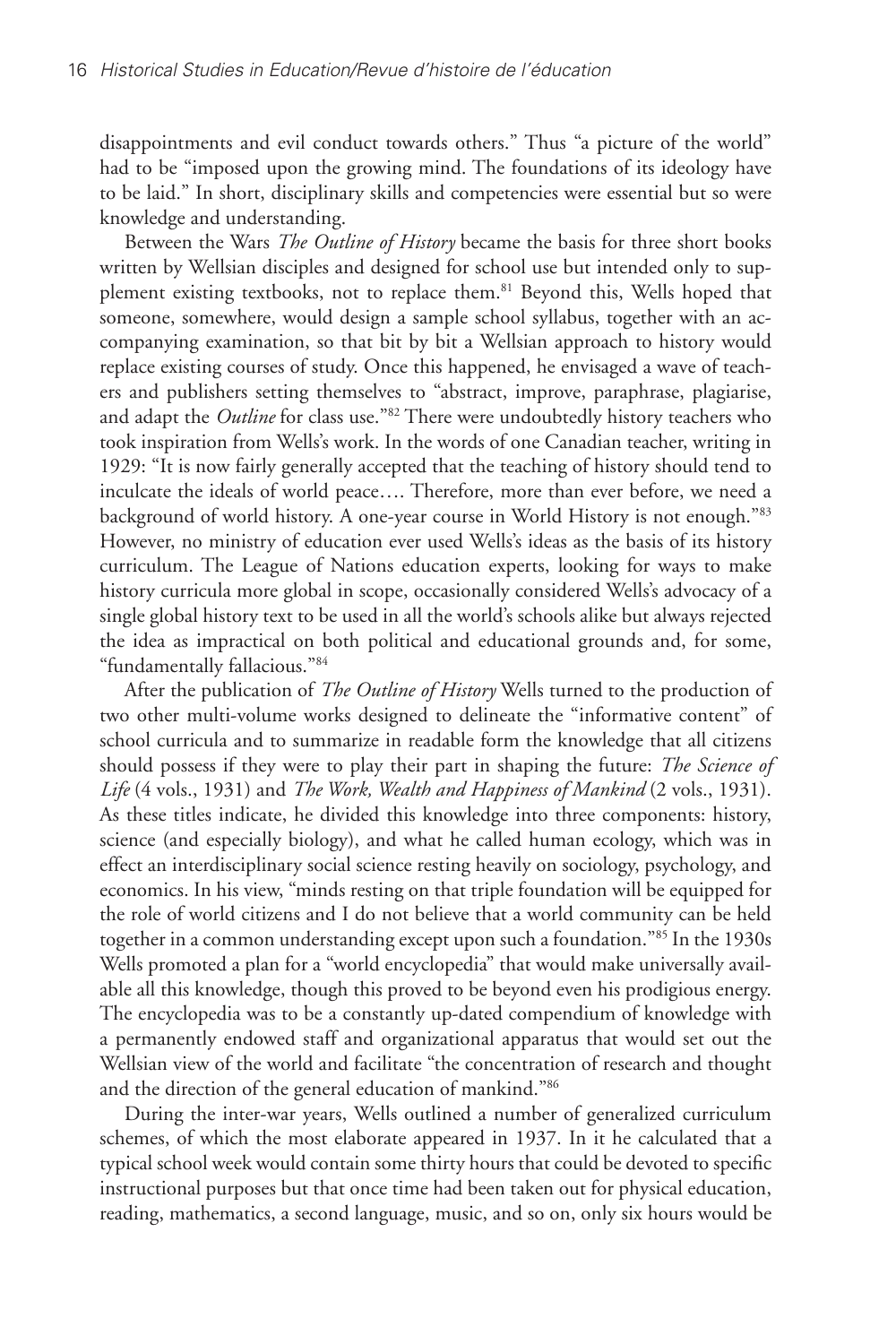left for the kind of "informative content" in which he was primarily interested. Over ten years of schooling, therefore, allowing for forty weeks of schooling per year, this would amount to 2,400 hours in total. Wells divided this time into three stages: the first year or two of school; then the next four or so years; and finally the last four years. In all three stages, the "informative content" of his curriculum would consist of history, science, and human ecology, appropriately organized and sequenced.

In the first years, Wells recommended the use of stories and physical objects, all designed to show young children that they had roots in the past, that an interesting world of physical phenomena existed around them, and that there were methods of investigation they should learn so that they could examine the world for themselves. Over the next four years, between seven and eleven years of age, Wells assigned history some 40% of the available time, with the remaining 60% allotted to science and human ecology. In history students would explore the classic Wellsian themes of the origins of the earth and of life, the rise of civilizations, and the growth in the power of human beings to shape their world, all with the intent that students would think "less like gossiping court pages and more like horse-riders, seamen, artist-artisans, road-makers and city-builders, which I take it is in spirit what we want them to be."87 In the final four years, covering the ages between eleven and fifteen, students would continue to devote 40% of their time to history, though now with more of an economic and political emphasis. They would examine the history of ideologies and the rise and fall of empires, and would make a special study of the history of war. The remaining 60% of the time would be devoted to science and human ecology. After the completion of these three stages of schooling, Wells envisaged a system of compulsory part-time adult education centring upon contemporary history and world politics, the analysis of propaganda, and the pursuit of personal interests. His scheme, Wells conceded, might seem overly ambitious, but it was nonetheless necessary. This was a world that had seen "the Zeppelin, the radio, the bombing aeroplane come absolutely out of nothing since 1900. And our schools are going along very much as they were going along thirty-seven years ago."88

Wells synthesized his arguments at a conference organized by the League of Nations Union in England in 1938 and then in a repeat performance in Australia. In the world as it existed in 1938, he argued, "the adjustment of history to reality has become a matter of supreme urgency."89 That reality included Wells's usual targets: economic crisis; the accelerating likelihood of war; the increasing destructiveness of modern weaponry; the depletion of the world's resources; nationalism and international rivalries; the failure of history teachers to address these issues; and the general sense of helplessness that seemed to grip so many people. Their version of the past, Wells told his audiences of history teachers, blinded them to what was actually happening in the world: "You see conceptions of national conquest, glory, revenges and sentimental releases, all the romantic lures of the conventional historian equipped with destructive power beyond all previous times and you do not properly realize how much this is associated with your work, how much you do in keeping alive the ideas that paralyze drastic social development and lead to war."90

In Wells's lecture one can find all his criticisms of traditional history counterposed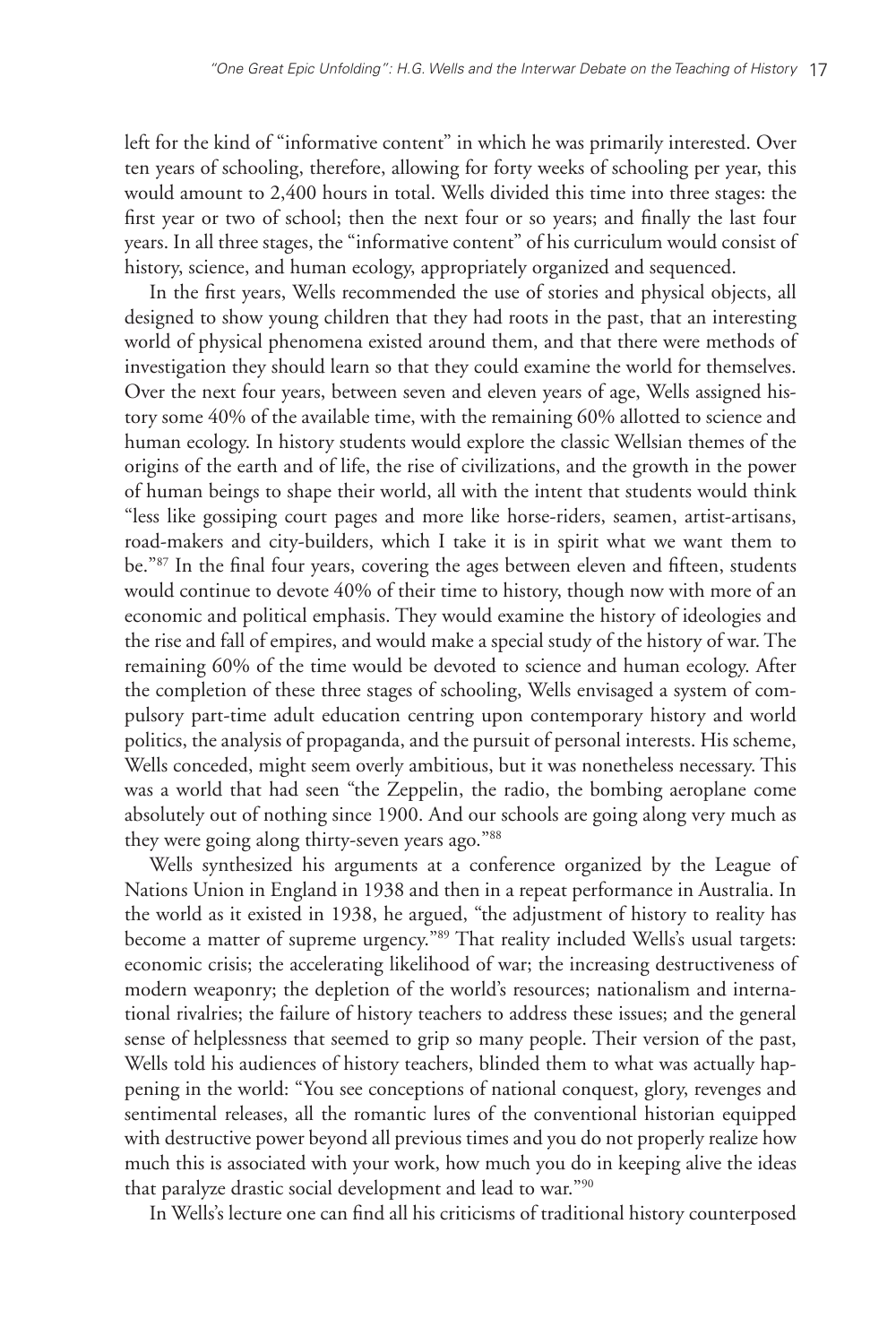against his curricular alternative. First, traditional history teaching was incurably nationalistic, and therefore inescapably divisive and often excessively bellicose, while Wellsian history was universal, and therefore unifying and pacific. Second, existing history was too heavily based on written sources, and thus inevitably became a history of events, institutions, and personalities, largely political in nature, while Wellsian history turned to biology, archaeology, and the social sciences and became a history of ideas and cultures, of long-term change and continuity. Third, its reliance on the written record meant that conventional history took too short a view of the past and therefore had an unduly restricted view of the nature of human beings, while Wellsian history went back to the very origins of the universe and gave due attention to humanity's early heritage. Fourth, traditional history put too much emphasis on the specific event and the individual personality, thereby becoming anecdotal and gossipy, while Wellsian history subordinated detail and description to the analysis of longer term developments and "operating causes."91 Fifth, traditional history was "a mass of pretentious narrative almost entirely useless for any practical purpose at all," while Wellsian history deliberately set out to be useful by illuminating the world of the present and charting a course to the future.<sup>92</sup> Sixth, traditional history bored children and was largely unintelligible to them, while Wellsian history dealt with activities, inventions, and discoveries that could easily be made concrete and tangible and therefore pedagogically worthwhile and interesting. Seventh, traditional history said little or nothing about science, technology, communication, and transportation, not to mention such crucial factors as climate and physical environment, whereas Wellsian history treated them, and not states and nations, as central to the historical process. Eighth, traditional history dwelt far too heavily on Europe and, to a lesser extent, its post-Columbus extensions in the Americas, while Wellsian history attempted to treat all the world's regions and cultures equally.

## **Wells as Pedagogue**

Wells said very little in detail about how his kind of history might best be taught, believing that once teachers had a clear idea of why they were teaching and were given a worthwhile curriculum to follow, the question of how to teach would largely solve itself. In general he favoured the child-centred, activity-based pedagogy promoted by the pioneers of the "new education" of the late nineteenth and early twentieth centuries. Very early in his career, in 1891, he took it as given that any subject that was taught simply as "information accumulation, without any mental exercise except that of the memory … should be mended or ended as part of the school curriculum."93 It is an indication of his pedagogical views that the three schoolbooks explicitly based on his *Outline*, all with his permission, embraced a student-centred pedagogy. Indeed, one of them carried activity-based teaching methods to extremes, suggesting, for example, that students might learn about early humans by wrapping themselves in a skin rug held together by sharpened twigs (though also adding that it might be as well to wear a bathing suit underneath) or simulating the effects of poison gas by sniffing chlorine or standing in the smoke of a bonfire.<sup>94</sup>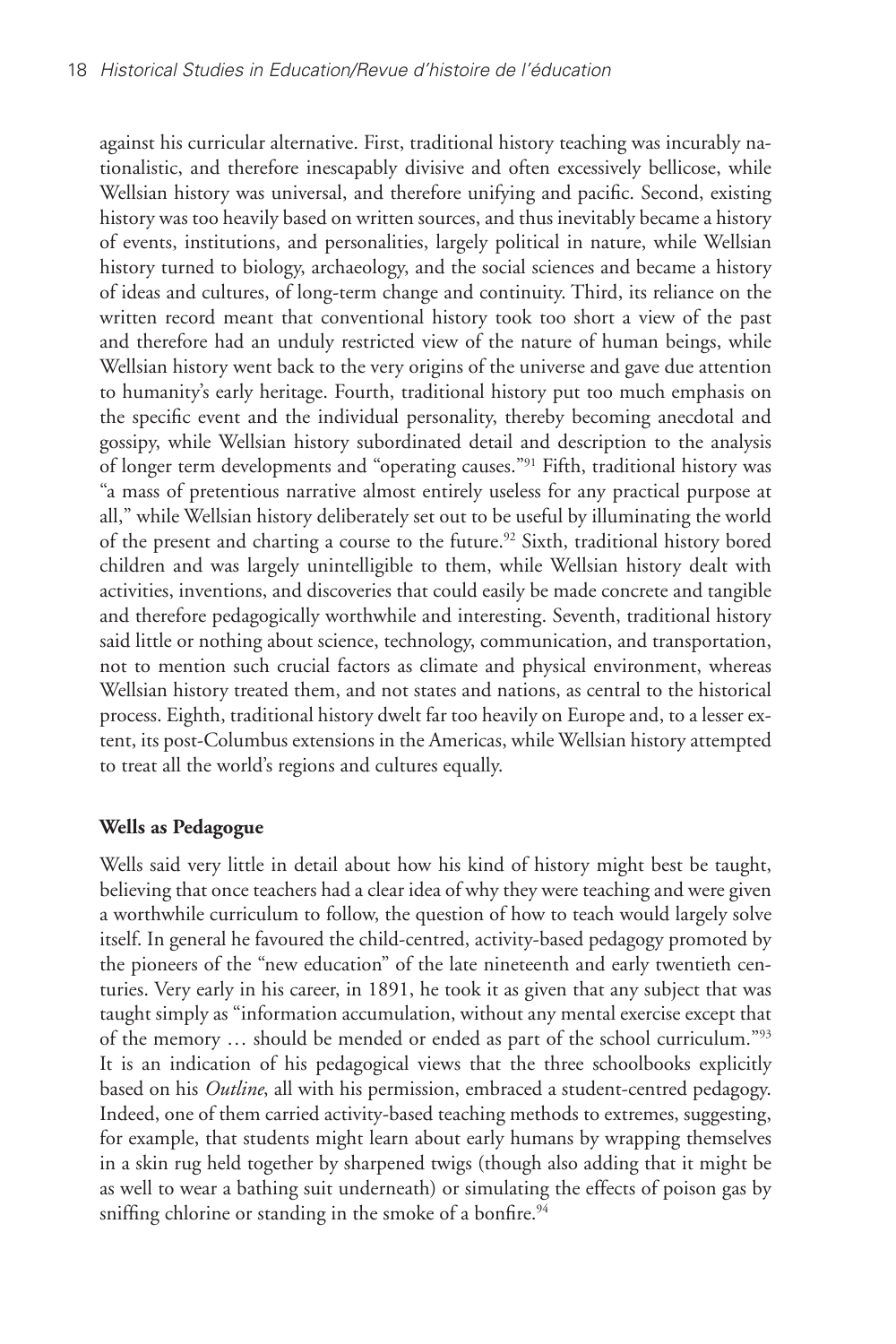Wells was certainly no friend of traditional didacticism, and spoke favourably of such pedagogical pioneers as Pestalozzi and Froebel, though he never made any reference to the work of such contemporary American educationists as John Dewey, Harold Rugg, George Counts, or William Kilpatrick (while Dewey for his part regarded Wells as altogether too dogmatic in his diagnoses and solutions of contemporary problems). Wells was fully in favour of "cooperative laboratory inquiry" and wanted to see "rooms with desks facing a rostrum" replaced by libraries and resource centres.<sup>95</sup> Compulsion and competition still prevailed in many schools but the day was coming, or so Wells hoped, when natural interest would be the basis for all teaching and learning. He was convinced that students found traditional history boring and that Wellsian history would almost automatically command their interest: "For growing youth there could be nothing more interesting than the evidence of slowly unfolding skill and knowledge, the first implements and the first weapons, the first fires and the earliest habitations, the beginnings of art, the supersession of the hunting and fishing life of the palaeolithic savage by the life of the Neolithic herdsman and agriculturalist."96 Men and women, young and old, were driven by an insatiable thirst for knowledge and that was something that good teachers, armed with a sensible curriculum, could use to their advantage. Knowledgeable teachers, inspired by the Wellsian vision of universal history, could not help but engage the attention of students. What mattered was not pedagogical wizardry but the teacher's personality and skill.

 Wells wanted the teacher to be "the anticipator, the planner, and the foundationmaker of the new and great order of human life that arises now visibly amidst the decaying structures of the old."97 In reality, however, these decaying structures proved to be much more solid than they appeared and teachers were hemmed in by adverse working conditions, inadequate training, narrow curricula, authorized textbooks, and external examinations, all designed to maintain the pedagogical status quo and uphold the dogmas of the nation-state. The result was that teachers were "ill-trained, ill-treated, ill-organized, poorly respected and much abused," either "young and inexperienced or old and discouraged."98 Only one-third were performing satisfactorily and even they lagged behind the times. The other two-thirds were "in urgent need of either reconditioning or superannuation."99 In these circumstances, teachers could not be expected to be a source of change. They were too "encumbered with a voluminous mass of low-grade mental toil and worries and reasonable and unreasonable responsibilities to find the energy and mental freedom necessary to make any vital changes in the methods that textbooks, traditions, and examinations force upon them."<sup>100</sup> Teachers were not in the dock, they were "part of the array of victims."<sup>101</sup>

To correct this state of affairs Wells proposed the creation of model lessons to be broadcast via radio or film. Once this was done, all a teacher would have to do was "to spend five minutes on getting out the films he wants, ten minutes in reading over the corresponding lecture notes, and then he can run the film, give the lesson, question his class upon it, note what they miss and how they take it, run the film again for a second scrutiny, and get out for the subsequent study of the class the ample supply of diagrams and pictures needed to fix the lesson."102 A new kind of school beckoned, well equipped with apparatus and resources, and with ready access to prepackaged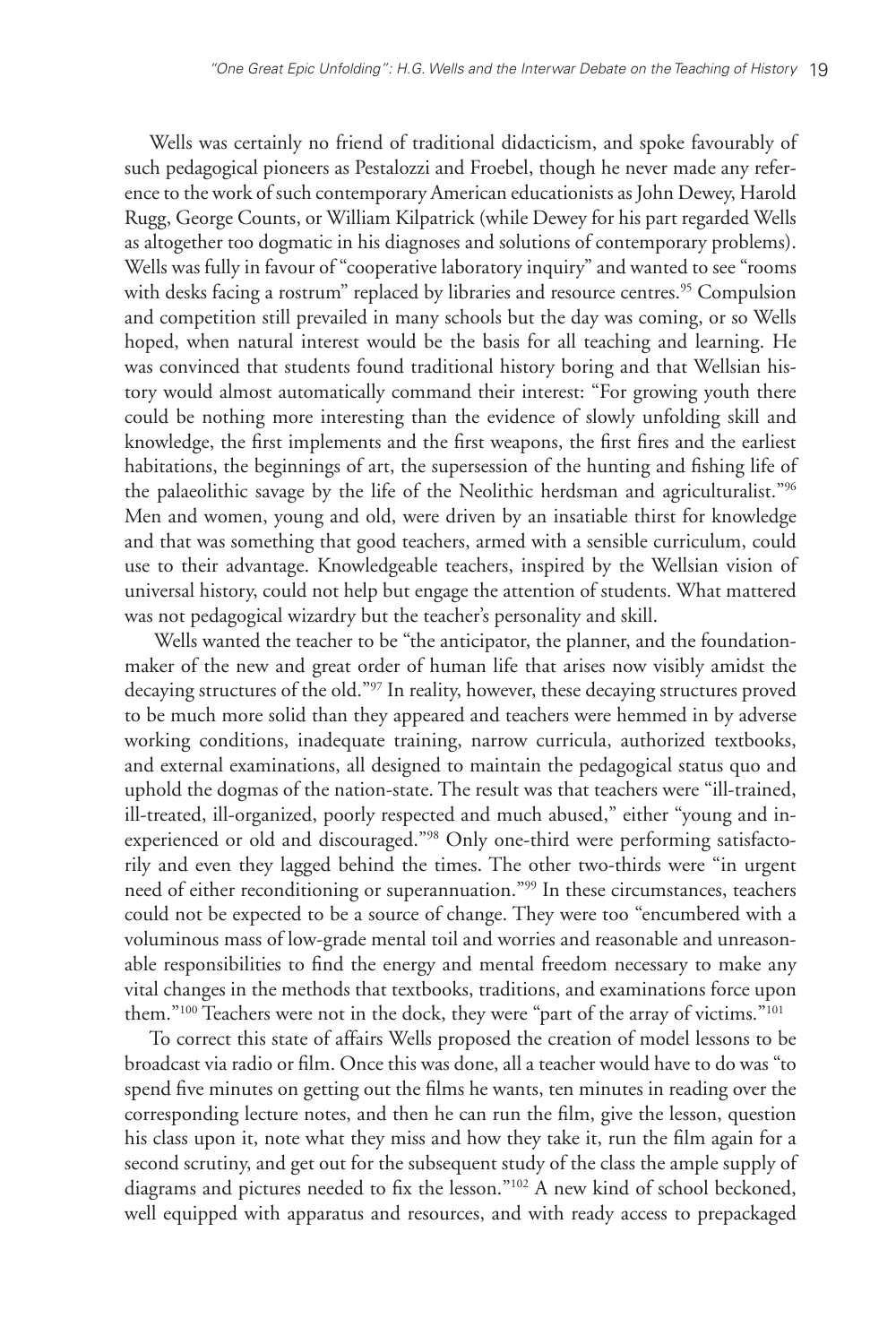lessons, in which all around the world a uniform curriculum could be delivered: "In the place of little ill-equipped schools, each run by its own teacher and buying its own books and diagrams and material and so forth in small quantities at high prices, I want to see a great central organization, employing teachers of genius, working in consultation and co-operation and producing lesson notes, diagrams, films, phonograph records, cheaply, abundantly, on a big scale…."103 Only in this way could one common vision of universal history be taught uniformly and efficiently to all the world's children.

Wells was not always this dogmatic, however, and a more flexible vision of history teaching can be found in his admiration for F.W. Sanderson, the reforming headmaster of Oundle School, where Wells sent his own sons and whom he described as "beyond question the greatest man I have ever known with any degree of intimacy"—high praise indeed in view of Wells's wide circle of friends and contacts.104 Wells saw in Sanderson's school a demonstration that his ideas were not as impractical as he sometimes feared, finding that "all the educational possibilities that I had hitherto felt to be unattainable dreams, matters of speculation, things a little too extravagant even to talk about in our dull age, I found being pushed far towards realisation by this bold, persistent, humorous, and most capable man."105

Like Wells, Sanderson placed history at the heart of the curriculum and, also like Wells, he believed that "nothing less than the universality of history should be stressed," though, unlike Wells, he also ensured that his students spent considerable time on English and European history.<sup>106</sup> Perhaps because they knew of the friendship between the two men, Sanderson's memorialists went out of their way to disassociate him from Wells's dismissal of so-called great men in history: "On the contrary, it was the honest, but as he believed mistaken, efforts of some authors to belittle such figures which he deprecated. In Alexander, Caesar, and Napoleon he saw something of that great plan which he believed it was the true function of History to reveal; he would not hear of the casual application of the title 'Adventurer' to men who, in his opinion, were but the agents or the instruments of a universal purpose."<sup>107</sup> Presumably, this singling out of three of Wells's favourite targets—Alexander, Caesar, and Napoleon—as adventurers was not accidental and some of the contributors to Sanderson's memorial biography decided to put Wells in his place.

Sanderson rejected conventional textbook-based recitation methods of teaching and instead made the library the centre of teaching and learning. It became history's equivalent of the laboratory in science or the workshop in manual subjects. At the beginning of the school year students were given lists of books (and not textbooks or children's books but the standard adult authorities) dealing with their assigned periods of study, together with questions for discussion and investigation. They spent the first term of the school year reading and discussing their findings and then worked in small groups preparing "enquiries" as in these examples: "an Enquiry into the Fairness of the Title 'Adventurer' as applied to Napoleon in a recent historical work; an Enquiry into the Condition of the Agricultural Labourer from 1740: Reports and Charts; an Enquiry into the Responsibility of Prussia for the Disasters which overtook her in 1806–1807."108

Sanderson's most imaginative project for improving the teaching of history, and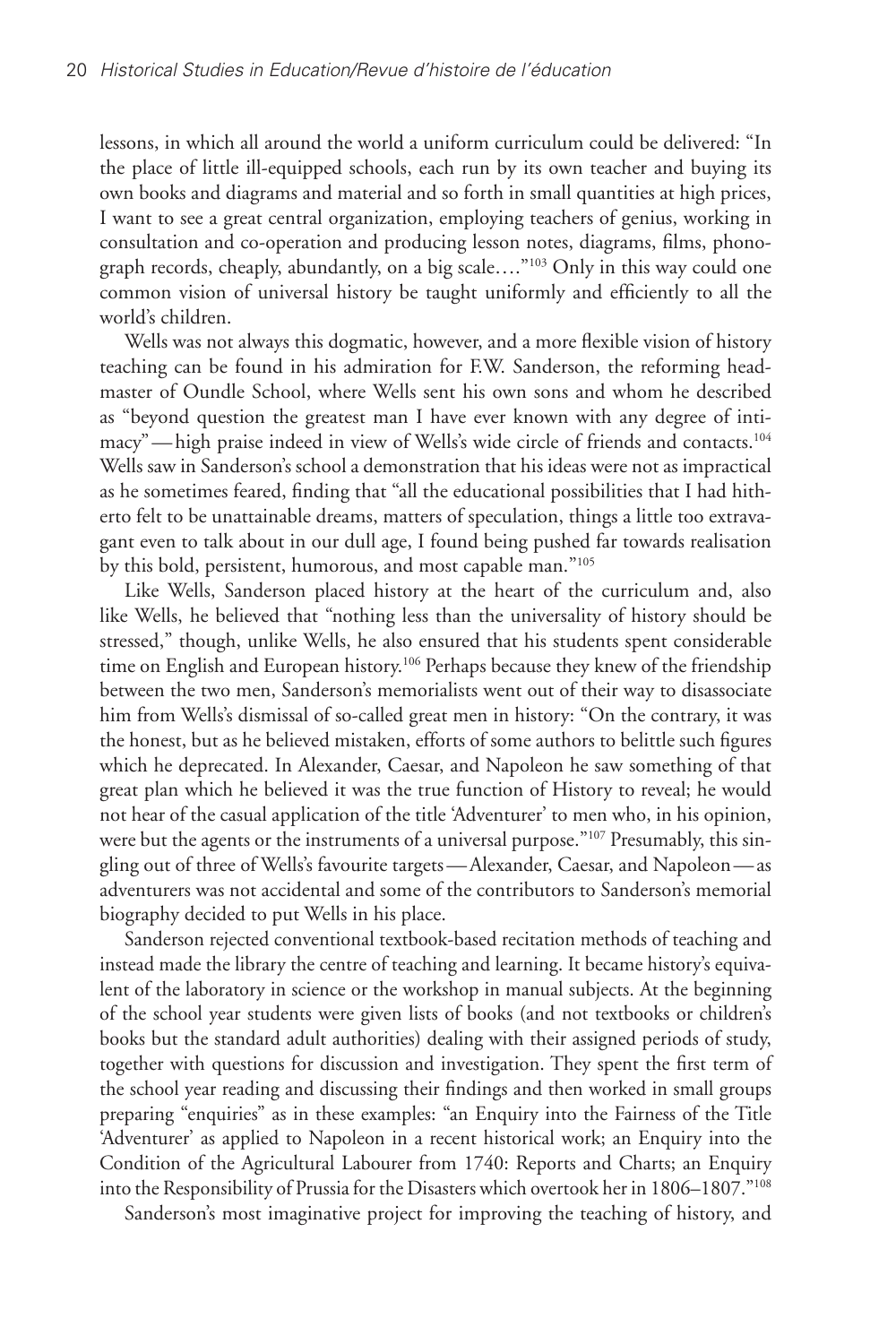one that was much praised by Wells, was the construction of a "Temple of Vision" that would depict the progress of humanity from the very beginnings of time. Intended as a memorial to the graduates of Oundle who had been killed in the First World War, it was not to be a museum of static objects but "a temple to the whole human adventure," presenting a cumulative narrative, told in words, pictures, diagrams, and artefacts, that would sweep those who saw it into the movement of history and inspire in them a sense of identity with the human species as one united whole.<sup>109</sup> As Wells described it:

It was not to have been a laboratory or a classroom, but a place to which boys whose minds were opening out from the age of thirteen or fourteen upward were to have gone to look and talk and learn. About the walls there were to have been chronological charts planned to show the ever-quickening evolution of life and mankind. In cases about the room, exhibits were designed to illustrate the steady upward thrust of human progress, exhibits showing the development of human implements, of the use of metals, of the means of locomotion, of the arts of the architect and engineer. These exhibits were to have been constantly refreshed and renewed by groups of boys … but their message was to have remained the same. It was to have been the message of life moving onward and upward from slow, lowly, and instinctive beginnings towards conscious unity and power. All the teaching of Oundle School, and especially the historical and geographical and literary work, was to have been re-planned in relation to that Temple of Vision, and the influence of that temple was to have radiated back upon the work in the school.<sup>110</sup>

We are a long way removed here from the mechanical recording of model lessons that Wells had advocated only a year earlier but, as his use of the conditional voice indicates, the Temple of Vision was in fact never built. Sanderson had begun to plan it before his sudden death in 1922 but his successors did not continue with it.

In his 1919 novel, *The Undying Fire*, Wells based the central character, Job Huss, on Sanderson and his work at Oundle. Huss was a reforming headmaster whose job was in danger because his modernizing ways had offended some of the school's governing body (and because he had committed the cardinal error of taking educational theory too seriously) and Wells invented a letter of support written to Huss by one of his former history students: "You made us think and feel that we were in one living story with the reindeer men and the Egyptian priests, with the soldiers of Caesar and the alchemists of Spain; nothing was dead and nothing alien; you made discovery and civilization our adventure and the whole future our inheritance."111 It is a vision of history teaching that retains its attraction today.

## **"Altogether Lonely and Immediately Futile"**

With the outbreak of the Second World War, Wells was forced to conclude that his twenty-year campaign to transform the teaching of history had failed. He was hailed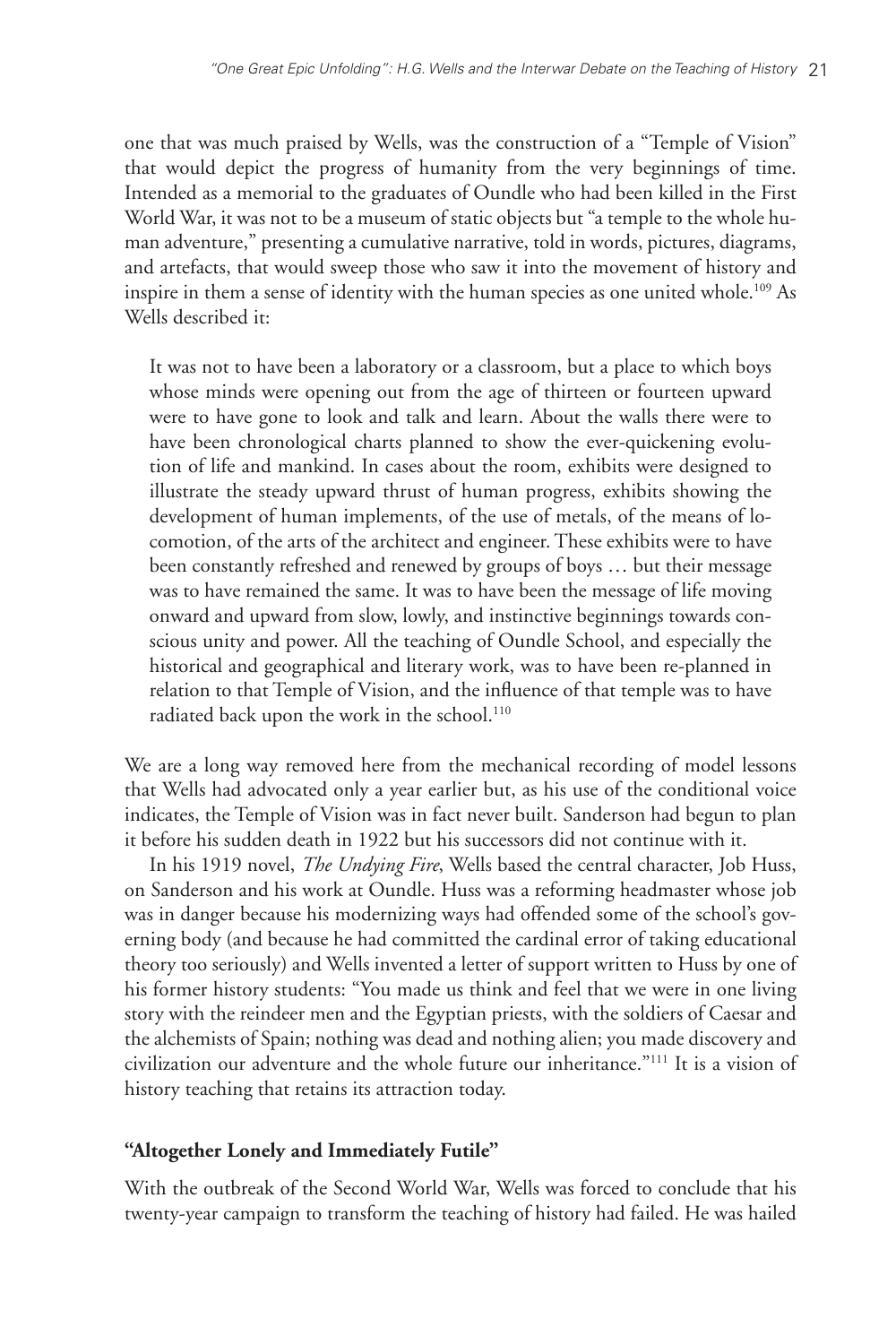on all sides as an educator but his many readers had obstinately failed to learn, or at least to act on, what he tried to teach them. The foundation of his argument was that human behaviour is the product of a deep history that stretches back into distant time and that, once this reality is understood, men and women will change how they think and act. He ignored the obvious objection that if we are in fact so heavily conditioned by such a long and deeply embedded history, then it does not necessarily follow that understanding our historical heritage will enable us to overcome it. The past might simply be too powerful. As a Canadian academic noted in 1936, "Experience is a slow teacher and we all become impatient and want to use short cuts as we try to do in our schools and universities. But I am rather sceptical about short cuts working where nations and not individuals are concerned."<sup>112</sup>

At times Wells at time came close to admitting this possibility, consoling himself with the thought that the kinds of changes he sought might bear fruit only in a distant future, although, as he demonstrated early in his career in *The Time Machine*, he was also capable of presenting his readers with an extremely bleak vision of that future. In his autobiography, published in 1934, he described himself as sometimes "oppressed by the apparent lack of direct consequence to all my voluminous efforts" and compared himself to the medieval philosopher, Roger Bacon, "a man altogether lonely and immediately futile, a man lit by a vision of the world still some centuries ahead, convinced of its reality and urgency, and yet powerless to bring it nearer."<sup>113</sup> One of his sons, Anthony West, has argued that in his heart of hearts Wells knew that humanity was simply not capable of the effort he demanded of it, and that human society was best represented by the island of Dr. Moreau where "men of goodwill were building on sand with obdurate material which by its essence excluded any possibility of success." Thus, says West, in much of his work Wells was "engaged in shouting down his own better judgment."<sup>114</sup>

Whatever the case, it seems clear that few people, including those who read Wells's many books and essays, were ready to cast aside the enticements of national identity and patriotism, while Wells's plans for an "open conspiracy" were too nebulously unrealistic to have any political impact. His own analysis was that teachers were too hemmed in by the "grindstone of actual lesson-giving," universities lacked any sense of "an educational duty to the community as a whole," academic educationists were too concerned with details of pedagogy and school organization, and educational policy-makers were too much part of the system to see beyond it.115 Thus, as Wells saw it, the only hope was to create an activist public opinion that would promote the changes he saw as so necessary. All of which meant, as Wells concluded in his more pessimistic moments, that education was all too likely to lose its race with catastrophe.

Even so, his educational ideas retain a certain interest, especially for anyone involved with history education in the schools. Few people have invested such high hopes in the teaching of history as did Wells. For him, history was not simply a subject in the curriculum; it was "the core of initiation" into what it means to be both a human being and a citizen of the world.116 As he wrote in 1921, "To-day if life seems adventurous and fragmentary and generally aimless it is largely because …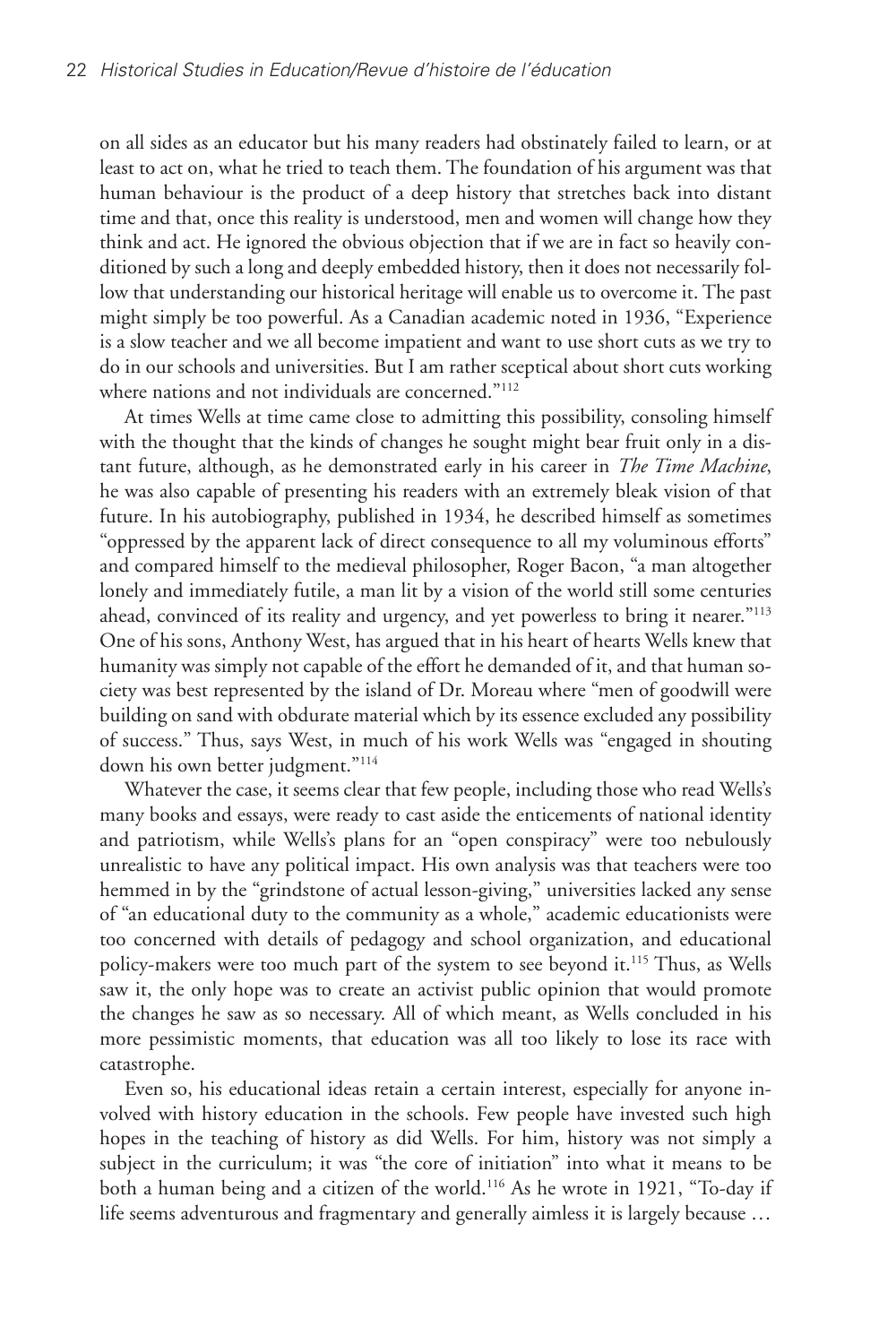we have lost touch with History. We have ceased to see human affairs as one great epic unfolding. And only by the universal teaching of Universal History can that epic quality be restored."117 Wells's hopes for a reformed history education can be variously dismissed as utopian, dogmatic, or misguided but they constitute a noteworthy, albeit largely forgotten, chapter in the history of history education. As in the years after the First World War, the teaching of history has once again become a subject of increasing professional, public, and even political debate that touches on many of Wells's preoccupations, as the ongoing "history wars" continue to demonstrate around the world. National history curricula and national history standards are regularly formulated and just as regularly contested. History textbooks have come under continuing scrutiny. Around the world there are signs that history curricula are becoming more international in scope, whether by incorporating courses in world history or through the study of global issues, changing from "a solely national focus to one in which world issues and international organizations are also emphasized."118 At the same time, the role of history in educating for national and global citizenship and strengthening national and global identities is much discussed, as is the striking of an appropriate balance between factual knowledge and historical thinking.119 As yet, however, there are no signs that a Wellsian approach to history education has attracted much if any attention, though it is perhaps not too far-fetched to see Wells as a distant precursor of what today we are learning to call "big history" and of the kind of world history being pioneered by the Advancement Placement programme in high schools.120 It might even be that his vision of a reformed history education has gained a new relevancy in today's nuclear-armed and globalizing world with its propensity for inter-state and intra-state violence, its environmental and other crises, and its declining levels of civic engagement. There is something eerily prescient in his 1937 comment that *homo sapiens* was doing nothing to guard against the prospect that "In quite a little while now, in a few decades at most, it will be possible for any small body of desperate men to poison your whole atmosphere, sweep your world bare with infections, or blow your planet to pieces."<sup>121</sup>

Wells would have agreed with today's history educators that the ability to think historically is important but would also have insisted that historical thinking must be part of a wider vision of history teaching as serving a social purpose—in Wells's case a minimalist commitment to avoiding social catastrophe and a maximalist commitment to shaping what he saw as a saner future. Thus, the ability to think historically had to go hand in hand with the possession of a prescribed body of historical knowledge and, as we have seen, Wells had a clear idea of just what that knowledge should be if the teaching of history was to serve a truly educational purpose: "There can be no peace now, we realize, but a common peace in all the world; no prosperity but a general prosperity. But there can be no common peace without common historical ideas…. A sense of history as the common adventure of all mankind is as necessary for peace within as it is for peace between the nations."<sup>122</sup>

As he wrote shortly after the First World War, "This is a world where folly and hate can bawl sanity out of hearing. Only the determination of schoolmasters and teachers can hope to change that. How can you hope to change it by anything but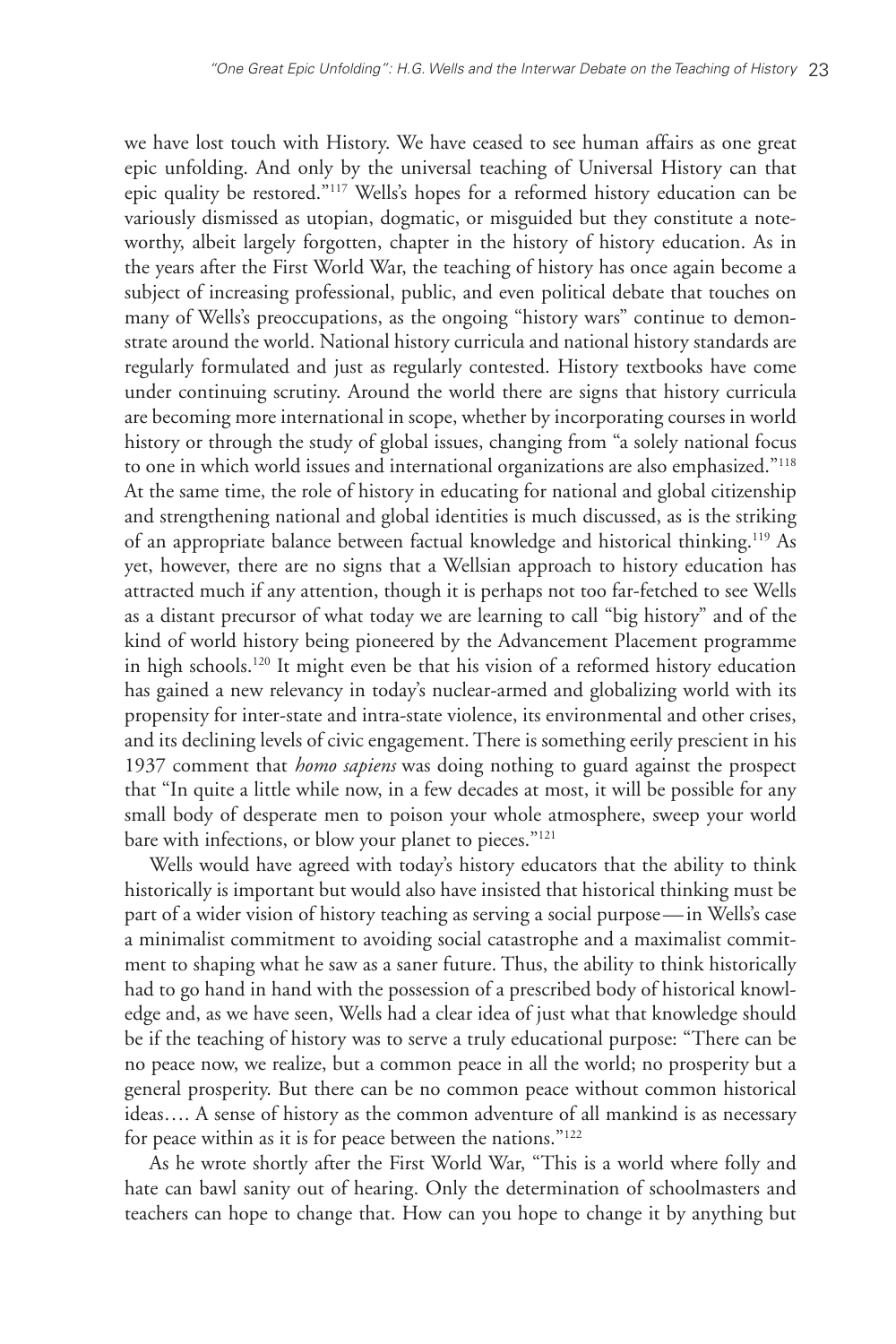teaching? Cannot you realize what teaching means?"123 Most people apparently could not. Towards the end of the Second World War, when asked what he thought would be an appropriate epitaph on his grave, Wells replied "God-damn you all, I told you so."124

# **Notes**

- 1 H.G. Wells, *The Salvaging of Civilization* (New York: Macmillan, 1921), 153.
- 2 H.G. Wells, *The Work, Wealth and Happiness of Mankind* (New York: Doubleday Moran, 1931), Vol.2, 818.
- 3 H.G. Wells, *World Brain* (London: Watts, 1938), 110-111.
- 4 *The Times Literary Supplement,* 17 August, 1946: 391. For similar tributes, see George Orwell, "Wells, Hitler and the World State," in Sonia Orwell & Ian Angus (eds.), *The Collected Essays, Journalism and Letters of George Orwell, Vol. 2, My Country Right or Left, 1940–1943* (London: Secker & Warburg, 1968), 143; *The New York Times*, 14 August, 1946: 24; Sinclair Lewis, "A Generation Nourished on H.G. Wells" in *New York Herald Tribune*, 20 October, 1926: book review section.
- 5 David Fromkin*, Europe's Last Summer: Who Started the Great War in 1914?* (New York: Knopf, 2004), 8. For an argument that the impact of the War on British society might have been overstated over the years, see David Reynolds, *The Long Shadow: The Great War and the Twentieth Century* (New York: Simon & Schuster, 2013).
- 6 *Documents on Canadian External Relations, Vol. 2: The Paris Peace Conference of 1919* (Ottawa: Department of External Affairs, 1969), 49.
- 7 "The Effect of the War on the Teaching of History: III, Discussion at the Annual Meeting," *History* 3, 9 (April 1918): 20.
- 8 Frederick J. Gould, *British Education after the War* (London: Watts, 1917), 5.
- 9 *Report of the Proceedings of the National Conference of Character Education in Relation to Citizenship, Board of Trade Building, Winnipeg, October 20-22, 1919,* 6
- 10 James H. Putnam & George M. Weir, *Survey of the School System* (Victoria, BC: King's Printer, 1925), 57.
- 11 For examples of the extensive interwar literature on history teaching, see Helen Madeley, *History as a School of Citizenship* (London: Oxford University Press, 1920); J.C. Garnet, *Education and World Citizenship: Towards a Science of Education* (Cambridge: Cambridge University Press, 1921); Frederick J. Gould, *History the Teacher: Education Inspired by Humanity's Story* (London: Methuen, 1921); Charles N. Cochrane & William S. Milner, *Observations on the Teaching of History and Civics in Primary and Secondary Schools of Canada* (Winnipeg: National Council of Education, 1923); Jonathan F. Scott, *The Menace of Nationalism in Education* (London: Allen & Unwin, 1926); Carnegie Endowment for International Peace, *Enquête sur les livres scolaires d'après-guerre* (Paris: CEIP, 1923/26); William H. Kilpatrick, *Education for a Changing World* (New York: Macmillan, 1926); William G. Carr, *Education for World Citizenship* (Stanford: Stanford University Press, 1928); Fred Clarke, *Foundations of History Teaching* (Oxford: Oxford University Press, 1929); Harriet A. Drummond, *The Teaching of History in Schools: A Study of Some of its Problems* (London: Harrap, 1929); Harold Rugg, *Man and His Changing Society* (Boston: Ginn, 1929); Jean-Jacques Clarapède, *L'enseignement de l'histoire et l'esprit international* (Paris: Les Presses Universitaires de France, 1931); Lorne Pierce, *New History for Old: Discussions on Aims and Methods in Writing and Teaching History* (Toronto: Ryerson, 1931); International Institute of Intellectual Cooperation, *Textbook Revision and International Understanding* (Paris: IIIC, 1933); Spencer Stoker, *The Schools and International Understanding* (Chapel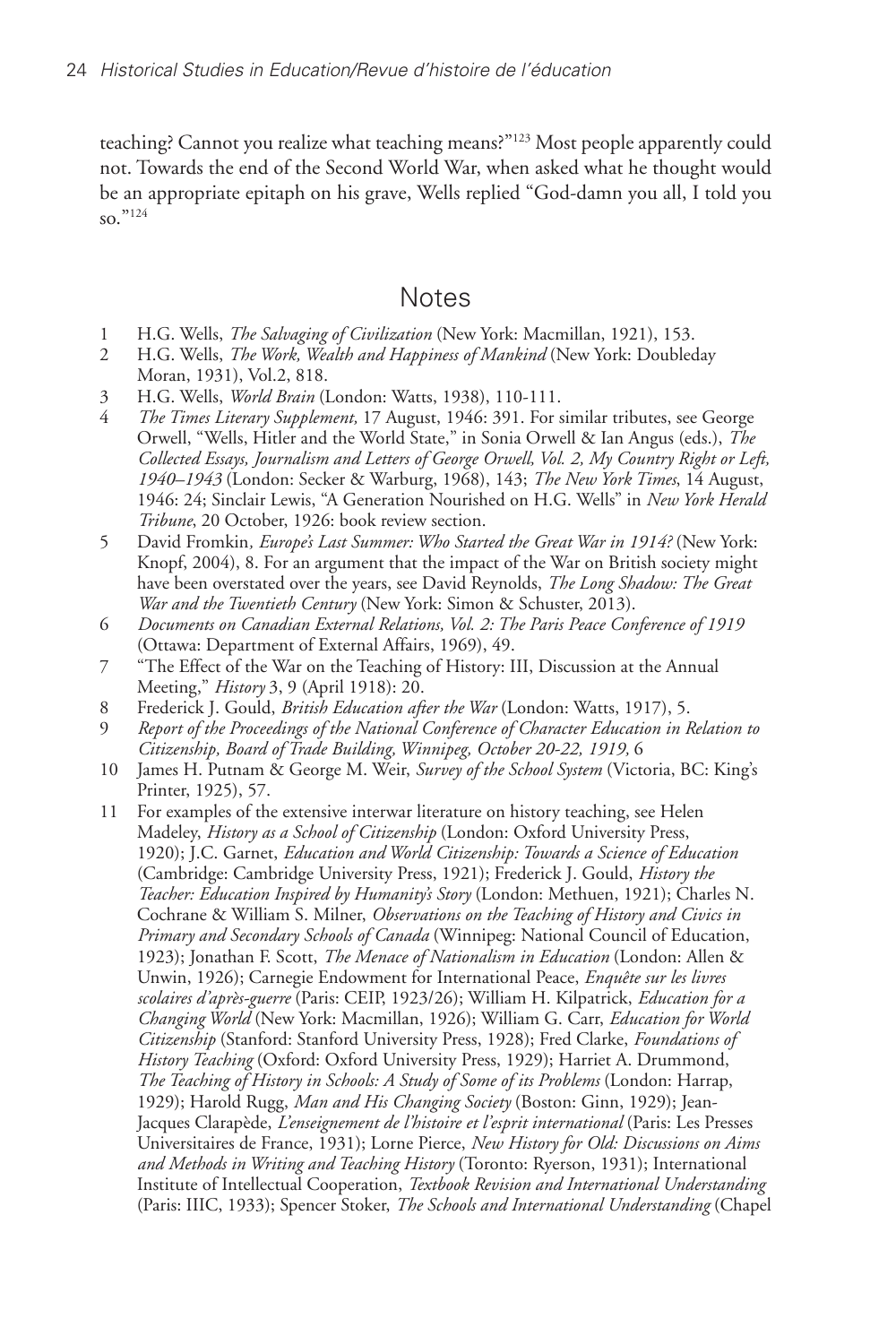Hill: University of North Carolina Press, 1933); American Historical Association, *Report of the Commission on Social Studies: Conclusions and Recommendations* (New York: Scribners, 1934); Frederick R. Worts, *The Teaching of History in Schools: A New Approach* (London: Heinemann, 1935); Ernest Simon & Eva Hubback, *Training in Citizenship* (London: Oxford University Press, 1935).

- 12 Frederick J. Gould, *British Education after the War* (London: Watts, 1917), 1. See also Bertrand Russell, *Principles of Social Reconstruction* (London: Allen & Unwin, 1916) and, for a modern history, Paul B. Johnson, *Land Fit for Heroes: The Planning of British Reconstruction 1916–1919* (Chicago: University of Chicago Press, 1968).
- 13 Alfred E. Zimmern, "Education for World Citizenship" in *Problems of Peace, 5th Series: Lectures Delivered at the Geneva Institute of International Relations August 1930* (reprinted edn., Freeport: Books for Libraries Press, 1970), 313.
- 14 *The Times,* 13 September, 1918, cited in Harry Judge, "H.A.L. Fisher: Scholar and Minister," *Oxford Review of Education,* 32, 1 (February 2006): 9.
- 15 "The Effect of the War on the Teaching of History: III, Discussion at the Annual Meeting," *History* 3, 9 (April 1918): 22.
- 16 H.G. Wells, *Mankind in the Making* (London: Chapman & Hall, 1903), 222.
- 17 H.G. Wells, *What Are We to Do with Our Lives?* (London: Watts, 1929), 18.
- 18 H.G. Wells, *The Outline of History* (New York: Macmillan, 1926), 1. Successive editions of the *Outline* vary in detail, so that the date of publication should always be taken into account. Florence Deeks of Toronto accused Wells of plagiarizing a manuscript she had written and pursued him through the courts throughout the 1920s until her case was finally dismissed. See A. Brian McKillop, *The Spinster and the Prophet: Florence Deeks, H.G. Wells, and the Mystery of the Purloined Plot* (Toronto: Macfarlane, Walter and Ross, 2000).
- 19 H.G. Wells, *Experiment in Autobiography* (New York: Macmillan, 1934), 612-613.
- 20 H.G. Wells, *The Outline of History* (New York: Macmillan, 1926), 4.
- 21 H.G. Wells, "The Traveller Provokes his Old Friends, the Teachers, Again in a Paper Called "The Poison Called History," in his *Travels of a Republican Radical in Search of Hot Water* (Harmondsworth: Penguin, 1939), 89-121.
- 22 H.G. Wells, *The War that Will End War* (London, Palmer 1914).
- 23 H.G. Wells, *The World of William Clissold* (New York: Doran, 1926), 627-8.
- 24 H.G. Wells, *What Are We To Do with Our Lives*? (London: Watts, 1935), 78.
- 25 H.G. Wells, *The Wonderful Visit* (London: Dent Wayfarers Library, n.d.), 143-144.
- 26 H.G. Wells, *The Outline of History* (New York: Macmillan, 1920), Vol. 2, 583. Italics are in the original.
- 27 H.G. Wells, *The Salvaging of Civilization* (New York: Macmillan, 1921), 39.
- 28 David C. Smith, *H.G. Wells: Desperately Mortal* (New Haven: Yale University Press, 1986), 258.
- 29 H.G. Wells, *Experiment in Autobiography* (New York: Macmillan, 1934), 615.
- 30 Paul Klappen, *The Teaching of History* (New York: Appleton, 1926), 182ff.
- 31 H.G. Wells, *The World of William Clissold* (New York: Doran, 1926), 890 and *Travels of a Radical Republican in Search of Hot Water* (Harmondsworth: Penguin, 1939), 91.
- 32 John R. Hammond, *H.G. Wells and Rebecca West* (London: St. Martin's Press, 1991), 119.
- 33 Cited in W. W. Wagar, *H.G. Wells and the World State* (New Haven: Yale University Press, 1961), 147n.
- 34 *Ibid.*, 78 & 151.
- 35 *Memoranda for the Guidance of Teachers in the Protestant Schools of the Province of Quebec* (Quebec: Council of Public Instruction, 1934), 25.
- 36 H.G. Wells, *After Democracy: Addresses and Papers on the Present World Situation*  (London: Watts, 1932), 102.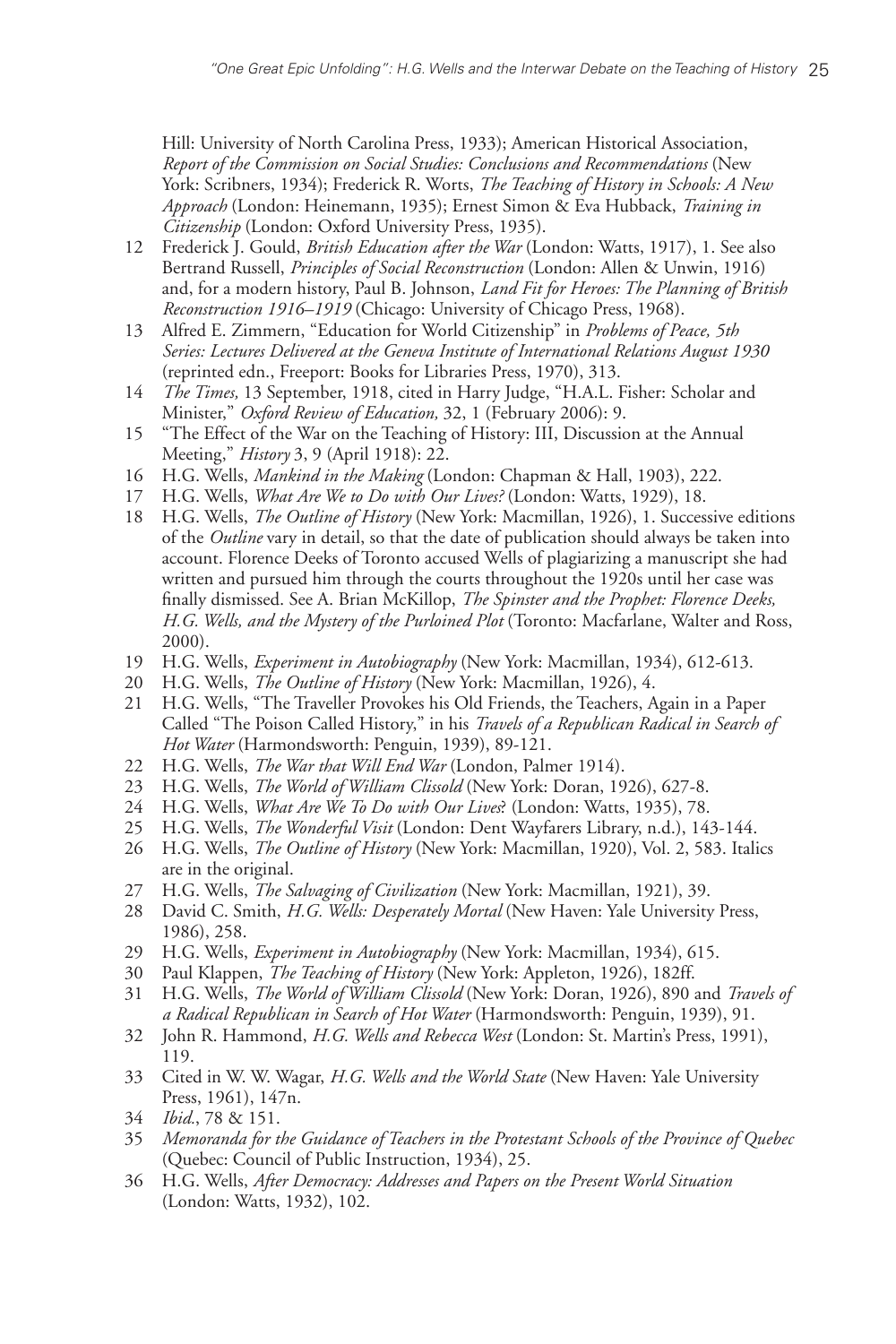- 37 The "squirming heap" quotation comes from H.G. Wells, *Travels of a Republican Radical in Search of Hot Water* (Harmondsworth: Penguin, 1939), 121.
- 38 Letter to *The Times*, October 1, 1936, quoted in David C. Smith (ed.), *The Correspondence of H.G. Wells, Volume 4* (London: Pickering & Chatto, 1998): 96. See also Wells's dismissive comments on the Committee in his *The Work, Wealth and Happiness of Mankind* (Garden City NY: Doubleday, 1931), Vol. 2, 700-703.
- 39 H.G. Wells, *Experiment in Autobiography* (New York: Macmillan., 1934), 658.
- 40 *Ibid.,* 670.
- 41 H.G. Wells, *Travels of a Republican Radical in Search of Hot Water* (Harmondsworth: Penguin, 1939), 93.
- 42 H.G. Wells, *Experiment in Autobiography* (New York: Macmillan, 1934), 658.
- 43 Wells to Marie Butts, Wells Papers at the University of Illinois, Champaign-Urbana, File WB 91-9, 19 September, 1919.
- 44 H.G. Wells, *Experiment in Autobiography* (New York: Macmillan, 1934), 630.
- 45 H.G. Wells, *The Work, Wealth and Happiness of Mankind* (New York: Doubleday Doran, 1931), Vol. 1, 13. For Wells's own spoof of his interpretation of history, see his *The Camford Visitation* (London: Methuen, 1937), 37-38.
- 46 Winwood Reade, *The Martyrdom of Man* (London: Kegan Paul, Trench, Trubner, 1892 edn.). On the new history, see James Harvey Robinson, *The New History* (New York: Macmillan, 1912). Also relevant are James H. Robinson, *The Mind in the Making* (New York: Harper, 1921) and James H. Breasted, *The Dawn of Conscience* (New York: Scribners, 1933).
- 47 H.G. Wells, *World Brain* (London: Watts, 1938), 8.
- 48 H.G. Wells, *The Camford Visitation* (London: Methuen, 1937), 36.
- 49 H.G. Wells, *The Commonsense of War and Peace: World Revolution or War Unending* (Harmondsworth: Penguin, 1940), 7.
- 50 H.G. Wells, *Experiment in Autobiography* (New York: Macmillan, 1934), 11.
- 51 H.G. Wells, *The World of William Clissold* (New York: Doran, 1926), 212.
- 52 Wells to the editor of *The Listener*, 30 March, 1942, cited in David C. Smith (ed.), *The Correspondence of H.G. Wells, Vol. 4, 1935–1946* (London: Pickering & Chatto, 1998), 326.
- 53 H.G. Wells, *In the Fourth Year* (New York: Macmillan, 1918), 99; and "The Traveller Provokes his Old Friends, the Teachers, again in a Paper called 'The Poison Called History'" in his *Travels of a Republican Radical in Search of Hot Water* (Harmondsworth: Penguin, 1939), 108.
- 54 H.G. Wells, *Travels of a Republican Radical in Search of Hot Water* (Harmondsworth: Penguin, 1939), 110.
- 55 H.G. Wells, *The New World Order* (New York: Knopf, 1940), 23.
- 56 H.G. Wells, *Travels of a Republican Radical in Search of Hot Water* (Harmondsworth: Penguin, 1939), 111.
- 57 H.G. Wells, *Men like Gods* (Toronto: Macmillan, 1923), 80. The italics are in the original.
- 58 H.G. Wells, *Phoenix: A Summary of the Inescapable Conditions of World Reorganization*  (London: Secker & Warburg, 1942), 182
- 59 H.G. Wells, *What Are We to Do with Our Lives?* (London: Watts, 1935), 57.
- 60 Arthur Salter, *Personality in Politics* (London: Faber & Faber, 1947 ), 123.
- 61 H.G. Wells, *Washington and the Riddle of Peace* (New York: Macmillan, 1922), 205.
- 62 *Ibid.,* 205.
- 63 H.G. Wells, *New Worlds for Old* (New York: Macmillan, 1907), 241.
- 64 *Ibid.,* 237.
- 65 H.G. Wells, *World Brain* (London: Watts, 1938), xvi.
- 66 H.G. Wells, "Morals and Civilisation," *Fortnightly Review,* 61 (February, 1897), 268.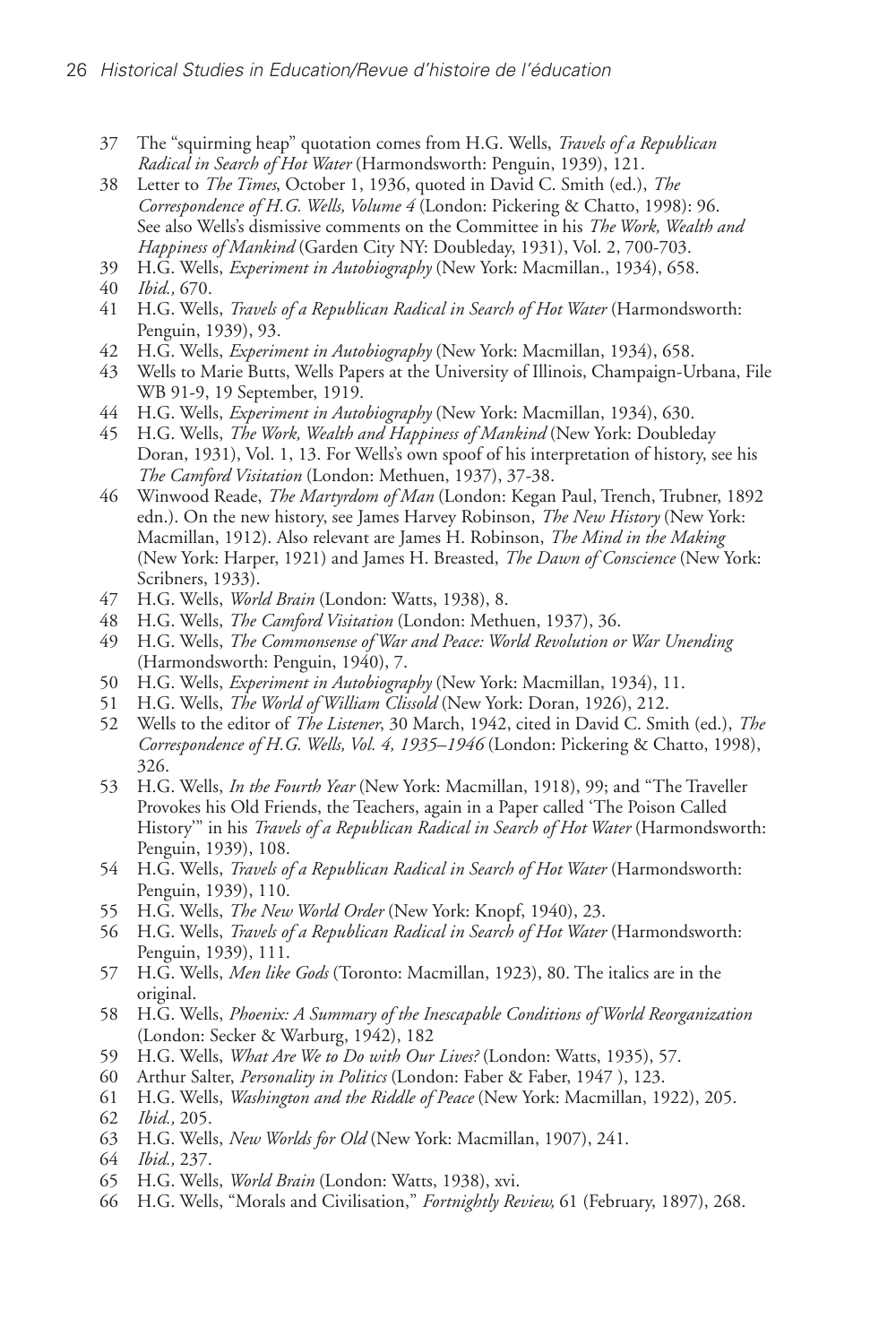- 67 H.G. Wells, *What Are We to Do with Our Lives?* (London: Watts, 1935), 113; H.G. Wells, *The Open Conspiracy: Blueprint for a World Revolution* (New York: Doubleday Doran, 1928).
- 68 H.G. Wells, "History for Everybody: A Postscript to *The Outline of History*," *Fortnightly Review,* 1 June, 1921: 888-889.
- 69 H.G. Wells, *Mankind in the Making* (London: Chapman & Hall, 1903), 210.
- 70 H.G. Wells, "History for Everybody: A Postscript to *The Outline of History*," *Fortnightly Review,* 1 June, 1921: 889.
- 71 *Ibid.,* 888.
- 72 H.G. Wells, *The Camford Visitation* (London: Methuen, 1937), 64.
- 73 H.G. Wells, *Mr. Belloc Objects to the "Outline of History"* (London: Watts, 1926), 51.
- 74 Carl Becker, "Mr. Wells and the New History" in his *Everyman his own Historian* (New York: Crofts, 1935), 185. The review first appeared in the *American Historical Review,* 26 (1921): 641-6.
- 75 A.M.P., "The Dawn," *The Manitoba Teacher,* January, 1926: 10.
- 76 A. J. Grant reviewing *The Outline of History* in *History*, 5, No. 20 (1921): 215.
- 77 H.G. Wells, *The Outline of History* (New York: Macmillan, 1920), Vol. 1, 399.
- 78 *Ibid.,* 397, 399-400.
- 79 *Ibid.*, 6.
- 80 H.G. Wells, *The Work, Wealth and Happiness of Mankind* (New York: Doubleday Doran, 1931), Vol. 2, 835. All the quotations in this paragraph are from pp. 835-6 of this work.
- 81 Edward H. Carter, *A Short History of Mankind by H.G. Wells* (Oxford: Blackwell, 1925); Ifor O. Evans, *Suggestions for Practical Work in World History* (London: World Service Series #1, 1929); and Ifor O. Evans, *The Junior Outline of History* (London: Denis Archer, 1932). Wells gave his permission for all three books but did not involve himself personally with their preparation or use.
- 82 H.G. Wells, "A Postscript to *The Outline of History*," *Fortnightly Review*, 1 June, 1921: 910.
- 83 "Some Comments on the Proposed Courses in History," *Manitoba Teacher* (April, 1929): 18.
- 84 Alfred E. Zimmern, *Learning and Leadership: A Study of the Needs and Possibilities of International and Intellectual Organization* (London: Oxford University Press, 1928), 34. On the League of Nations and history education see Pham Thi Tu, *La Coopération Intellectuelle sous la Société des Nations* (Geneva: Librairie E. Droz, 1962); Jean-Jacques Renoliet, *L'UNESCO oublié: La Société des Nations et la coopération intellectuelle 1919–1946* (Paris: Publications de la Sorbonne, 1999).
- 85 H.G. Wells, *Experiment in Autobiography* (New York: Macmillan, 1934), 618-619.
- 86 H.G. Wells, *The Work, Wealth, and Happiness of Mankind* (New York: Doubleday Doran, 1931), Vol.2, 846. For more on Wells' encyclopedia project, see his *World Brain* (London: Watts, 1938).
- 87 H.G. Wells, *World Brain* (London: Watts, 1938), 113. Wells's curriculum plan is described on pp. 97-130.
- 88 *Ibid*., (London: Watts, 1938),129.
- 89 H.G. Wells, "The Traveller Provokes his Old Friends, the Teachers, Again in a Paper Called "The Poison Called History," in his *Travels of Republican Radical in Search of Hot Water* (Harmondsworth: Penguin, 1939), 90.
- 90 *Ibid.,* 90.
- 91 *Ibid.,* 94.
- 92 *Ibid.,* 96 &109.
- 93 Wells to the Editor, *The Educational Times*, August, 1991, quoted in David C. Smith (ed.), *The Correspondence of H.G. Wells, Vol. 1, 1880–1903* (London: Pickering & Chatto, 1998), 170.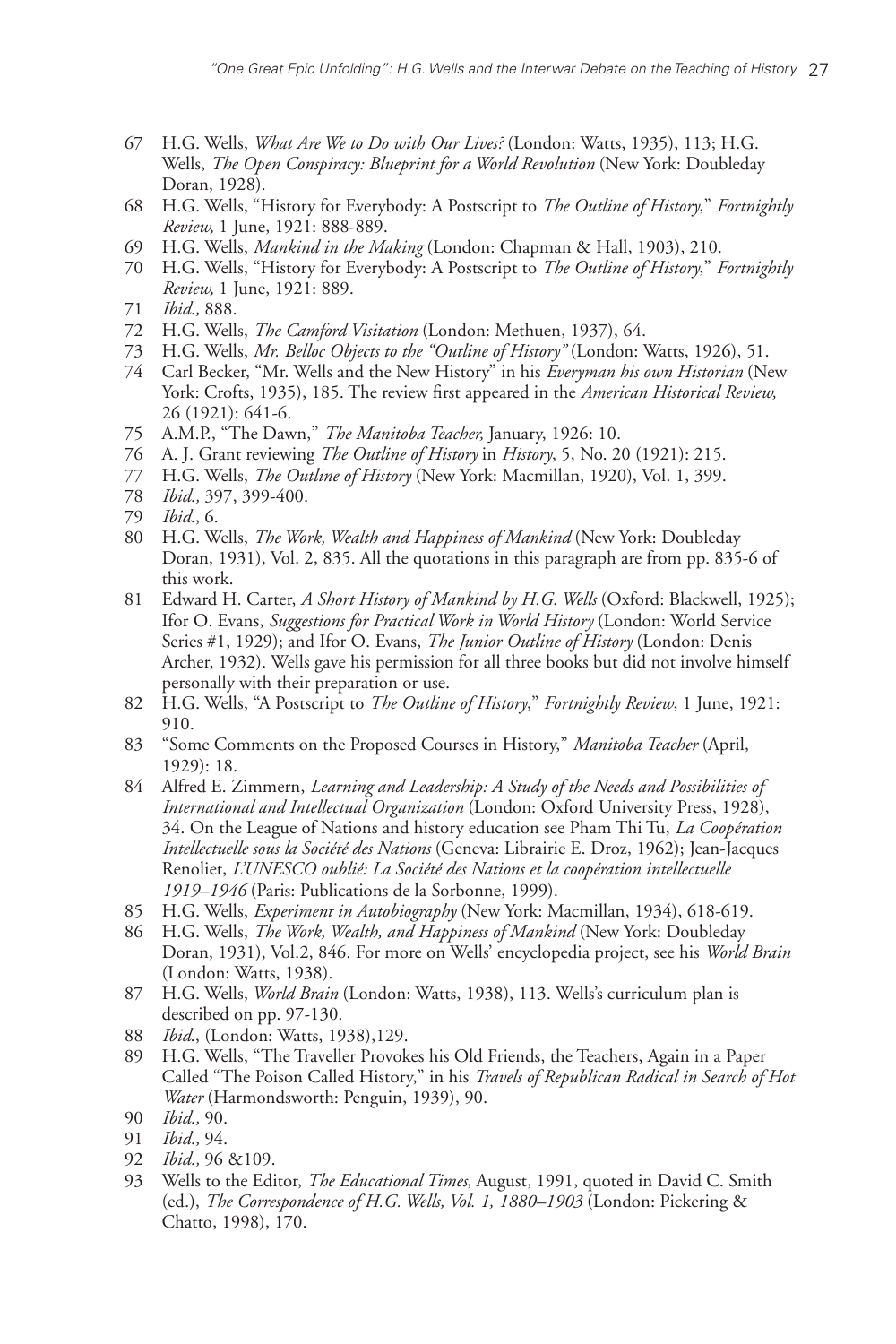- 94 Ifor O. Evans, *Suggestions for Practical Work in World History* (London: World Service Series, 1929), 14 & 50.
- 95 Wells writing in 1941, quoted in David C. Smith (ed.), *The Correspondence of H.G. Wells, Vol.4, 1935–1946* (London: Pickering & Chatto, 1998), 314.
- 96 H.G. Wells, *History Is One* (Boston: Ginn, 1919), 6.
- 97 H.G. Wells, *The Story of a Great Schoolmaster* (New York: Macmillan, 1924), 8-9.
- 98 H.G. Wells, *Mankind in the Making* (London: Chapman & Hall, 1903), 143-144; and *World Brain* (London: Watts, 1938), 117.
- 99 H.G. Wells, *World Brain* (London: Watts, 1938), 135.
- 100 H.G. Wells, *Mankind in the Making* (London: Chapman and Hall, 1903), 222.
- 101 D.C. Smith (ed.), *The Correspondence of H.G. Wells* (London: Pickering & Chatto, 1998), Vol. 3: 7.
- 102 H.G. Wells, *The Salvaging of Civilization* (New York: Macmillan, 1931), 164.
- 103 *Ibid.*, 165-166.
- 104 H.G. Wells, *The Story of a Great Schoolmaster* (New York: Macmillan, 1924), 1. Sanderson died unexpectedly while giving a speech in 1922 and with Wells sharing the stage. Disappointed by a memorial volume that Sanderson's colleagues prepared, Wells decided to write his own personal tribute, even though in the process he offended Sanderson's widow by airing incidents she would have preferred to remain forgotten. The memorial volume that Wells found wanting was *Sanderson of Oundle* (New York: Macmillan, 1924). The book was prepared by an editorial committee under Wells's editorial guidance and no specific authors were named. For another description of history teaching at Oundle, see J.A. Higgs Walker, "The Teaching of History in Schools: IV, Oundle," *History,* 10 (#39) (1925): 234-239.
- 105 H.G. Wells, *The Story of a Great Schoolmaster* (New York: Macmillan, 1924), 4.
- 106 *Sanderson of Oundle* (New York: Macmillan, 1924), 130.
- 107 *Ibid*., 132-133.
- 108 *Ibid.,* 126.
- 109 H.G. Wells, *The Story of a Great Schoolmaster* (New York: Macmillan, 1924), 134.
- 110 H.G. Wells, "What Everyone Should Learn at School," *John o' London's Weekly*, 13 October, 1923: 14. See also his *Story of a Great Schoolmaster* (New York: Macmillan), 131*ff.*
- 111 H.G. Wells, *The Undying Fire* (New York: Macmillan, 1919), 221-222.
- 112 Harry F. Angus, "A Policy of World-wide Cooperation?" in *Interdependence,* 1 & 2 (1936): 44. *Interdependence* was the magazine of the League of Nations Society in Canada.
- 113 H.G. Wells, *Experiment in Autobiography* (New York: Macmillan, 1934), 623.
- 114 Anthony West, *Principles and Persuasions* (London: Eyre & Spottiswoode, 1958), 14.
- 115 H.G. Wells, *The New Teaching of History* (London: Cassell, 1921), 7.
- 116 H.G. Wells, *World Brain* (London: Watts, 1938), 141-2.
- 117 H.G. Wells, *The Salvaging of Civilization* (New York: Macmillan, 1921), 111-112.
- 118 George Krüchen and Gili Drori (eds.), *World Society: The Writings of John Meyer* (New York: Oxford University Press, 2009), 213, drawing on Mary Raumer, *The World-Wide Globalization of Civics Education Topics 1955–1995* (Stanford University Ph.D. dissertation, 1998).
- 119 The literature dealing with these questions is too vast to be referenced here. For international surveys of recent work in history education see Peter N. Stearns, Peter Seixas & Sam Wineburg (eds.), *Knowing Teaching and Leaning History: National and International Perspectives* (New York: New York University Press, 2000); Stuart J. Foster & Keith A. Crawford (eds.), *What Shall We Tell the Children? International Perspectives on School History Textbooks* (Charlotte NC: Information Age Publishing, 2006); Irene Nakou & Isabel Barca (eds.), *Contemporary Debates over History Education* (Charlotte